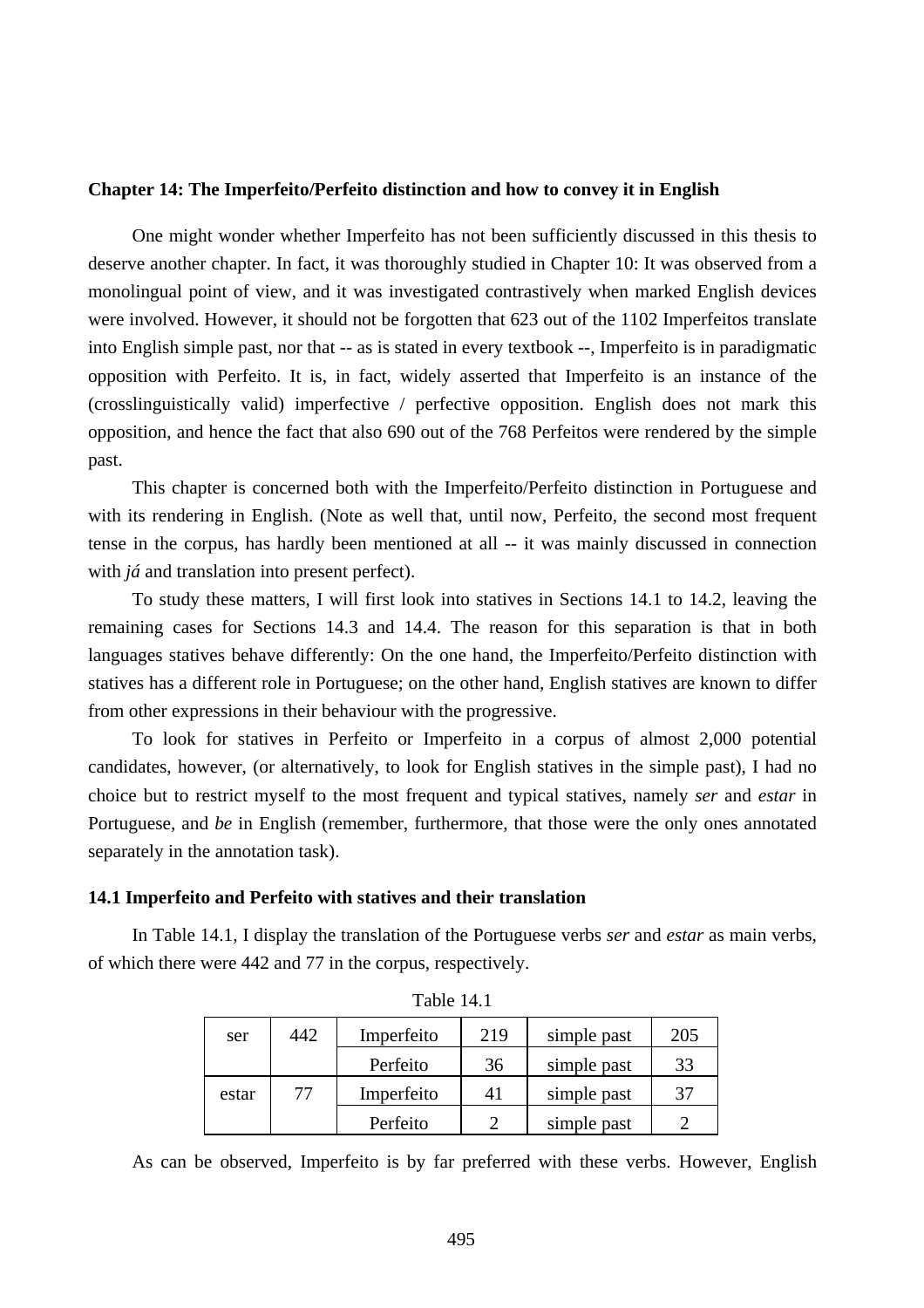seems to neutralize this fourfold distinction by using *be* in the simple past.1

Now, there is a good reason to have two copulas in Portuguese (or, alternatively, the existence of two copulas neatly illustrates it), namely the deep ontological distinction made in Portuguese between temporary and permanent states (see Santos (1993) on the subject). *Estar* corresponds to temporary properties, while *ser* denotes permanent ones.

In the opposition Perfeito/Imperfeito with permanent states, Perfeito is clearly marked and can be described as having two distinct meanings:

(i) it may mean that the property is now over, i.e., the situation it describes is wholly in the (remote) past, as in: *Ele foi um homem bom* ('He was a good man, (but he is no longer a man, i.e., he must be dead)');

(ii) it may mean that there was an event of instantiating that property, as in *Ele foi simpático* ('he was nice', meaning "that was nice of him"), or, somewhat differently, that that property held of an event, as the English paraphrase shows.

This latter case is commonly cited in the literature on English in connection with the use of the progressive with states, cf. *He is being nice*.

The former case could probably be rendered explicitly in English by "used to". It is nevertheless interesting to note that a similar distinction is also often cited concerning the opposition simple past vs. present perfect, as illustrated by the pairs *He has been good* vs. *He was good*, or *He has loved her* vs. *He loved her*. In both example pairs, it has been claimed that, when 'he' was dead, only the simple past is felicitous. However, and this is important to stress, Imperfeito does not correspond to English present perfect at all: *Ele era bom* ('He was good') and *Ele gostava dela* ('He loved her') are simply assertions of a past property. Imperfeito can neither describe a period up to the present, nor an existential perfect, which would have to be rendered in Portuguese respectively by *Ele tem sido bom* ('He has been good up to now') and *Ele já foi bom* ('He has been good, once'), *Ele já gostou dela* ('He has loved her, once').

Both cases are thus clearly situations where the same conceptual distinction can be found in the two languages, but in different parts of the system. (Recall that a similar observation has been done in Chapter 12 above.)

Let me now investigate whether the distinctions expressed by Imperfeito/Perfeito with statives go through into English. First, I look at the 36 sentences with *ser* in Perfeito to confirm the theoretical analysis just presented, and to look for overt correlations of it in the English text.

#### **14.1.1 Perfeito with** *ser* **and its translation**

 $\overline{a}$ 

Thirteen occurrences of *ser* in Perfeito are in cleft constructions (maintained in English except for the interrogative ones) and do not therefore concern us here, given that the tense is

 $<sup>1</sup>$  I should perhaps clarify that, in most cases, only a twofold distinction is at play in Portuguese. While one can say</sup> *ele foi/era/esteve/estava doente* ('He was sick'), predicative NPs require *ser*, cf. *ele era professor* / *ele foi professor* ('he was a teacher'), and human location require *estar*, cf. *Ele estava em Lisboa* / *ele esteve em Lisboa* ('he was in Lisbon').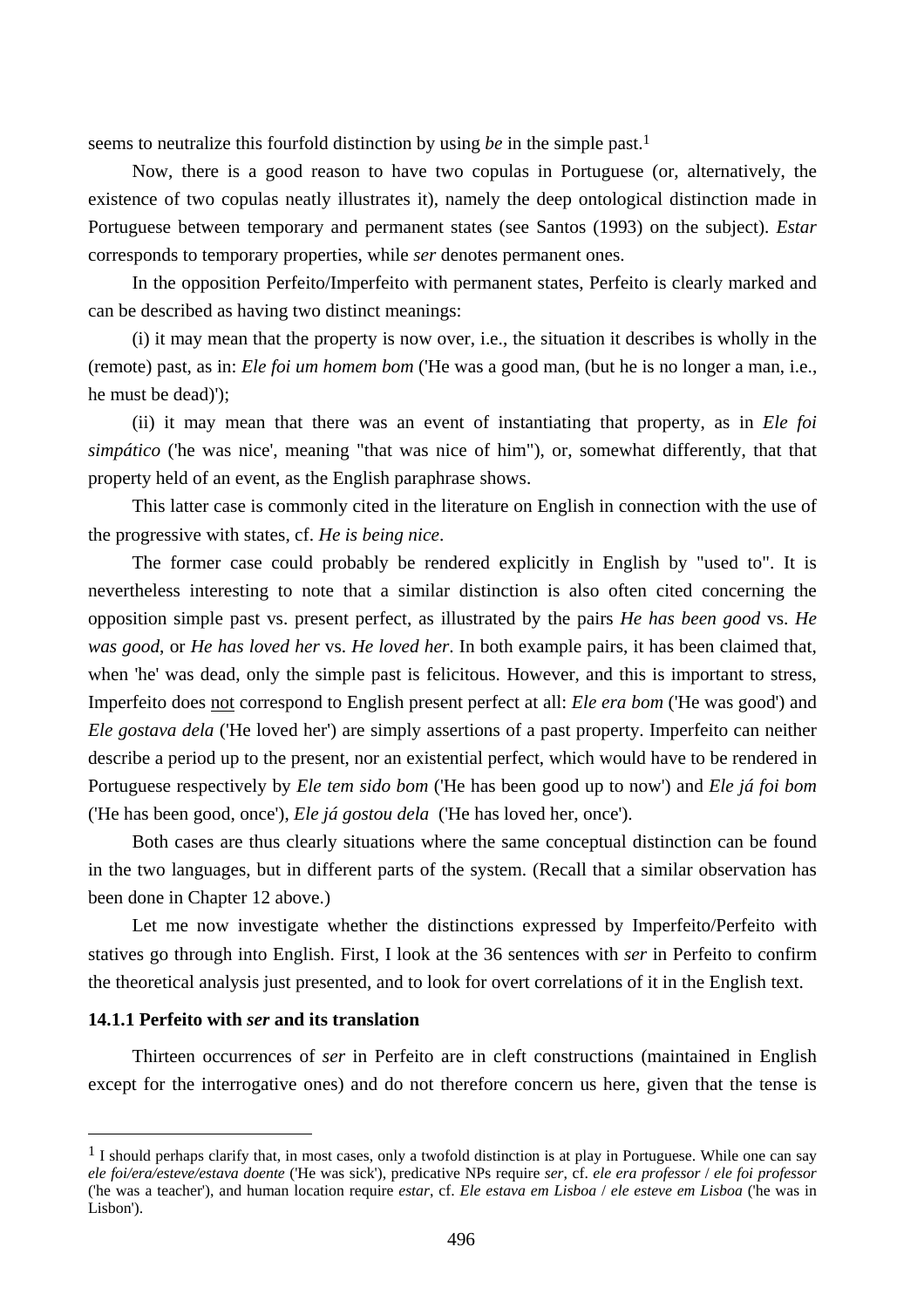grammatically constrained to agree with that of the main clause; cf. e.g.:

*mas foi o que eles ouviram but that's what they heard*  'but that was what they heard'

Other seven cases indicate a (definite) temporal location; cf. e.g.:

*Não foi, portanto, nessa hora que o meu divino Mestre nasceu de novo [...] ? Wouldn't that be, therefore, the very hour when my divine Master was born again [...] ?* 

'Wasn't thus on that time that my divine Master was born anew [...] ?'

*Dizes que isso foi há quarenta anos You say this happened forty years ago.*  'You say that was forty years ago'

This was an interesting observation which is rarely made explicit, namely that *ser* is used to indicate temporal location.

Then, four cases were found that actually corresponded to remote properties, in the sense of being definite and completed before the moment of speech, thus demonstrating my case (i) above:

> *ele foi das poucas pessoas [...] que às vezes se esqueceu que eu era o Imperador he was one of the few people [...] who at times forgot I was the emperor*  'he was one of the few persons [...] who sometimes forgot that I was the emperor'

*a minha condição de cidadão romano, que meu Mestre não foi my Roman citizenship, which my Master did not have*  'my condition of Roman citizen, which my Master was not'

*quando foste o pretor de Antióquia when you were praetor of Antioch* 

*que foi um dos heróis das Campanhas da Ocupação who was one of the heroes of the Campaigns of Occupation* 

It is relevant, in this connection, to note that they could not have been phrased in Imperfeito without considerable change of meaning.

Then, nine cases corresponded to the attribution of properties to definite instances, events or actions, i.e., fell under the description given above for case (ii):

> *Foi um erro monstruoso que é preciso corrigir It's all a monstrous mistake that must be set right*  'It was a terrible mistake that it is necessary to correct'

*Foste então o instrumento do amor dos deuses Then you were the instrument of the gods' love*  'You were thus the instrument of the love of the gods'

*não foi promessa minha it was no promise of mine*  'it was not a promise of mine'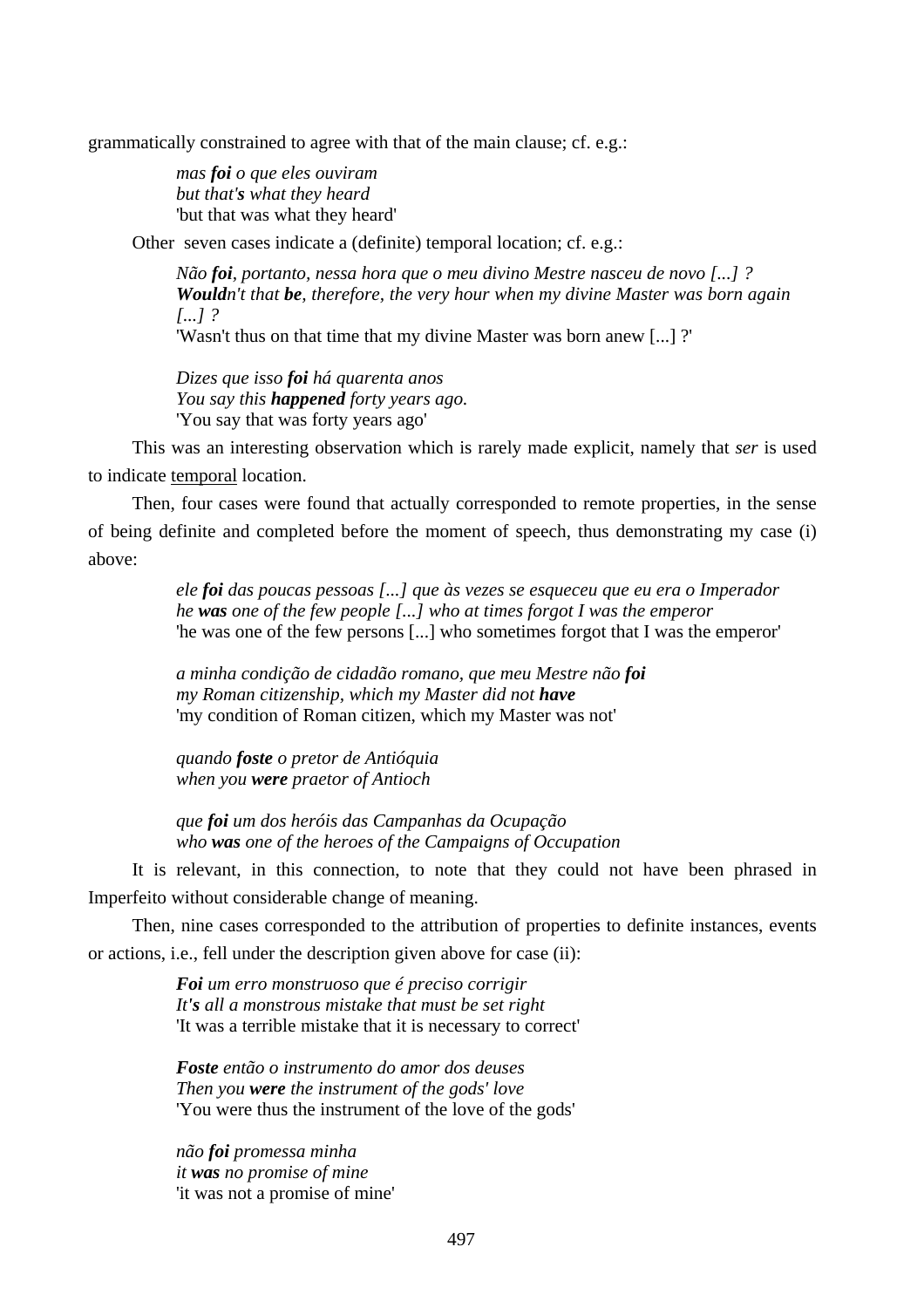*Foi bonito? Was it pretty?* 

*diga como foi! tell me how it went*  'tell how it was!'

The first five were individuated through previous discourse. The next four were introduced by the clause itself (in all cases the subject):

> *as horas da noite foram [...] uma distracção contínua the night hours provided a continuous distraction*  'the night hours were a neverending fun'

*O estremeção foi tal The shuddering was such* 

*O desbastar do tronco [...] foi quase divertido the paring of the trunk [...] was almost fun* 

*O transporte foi agradabilíssimo The carrying of the trunk was very pleasant.*  'The transportation was most pleasant'

Interestingly, one case was found in which, in addition to the past event interpretation just illustrated (case (ii)), one could interpret it describing a remote property (case (i)) instead:

> *o padre dá a absolvição, se fomos virtuosos e piedosos the priest gives absolution, if we were virtuous and pious.*

This sentence can be read as attributing a property to one's definite (and completed) instance of life, or "we" are already over (the life is considered as being over) and that is why "our" properties are expressed in Perfeito.

One can, in fact, subsume the two cases (i) and (ii) by saying that they both concern totally past things, some very temporary in nature (like the paring of a trunk), some very permanent (such as one's life). I.e., what Perfeito seems to contribute is "over". Then, depending on its argument, what is over can range from a naturally completed event to the subject himself of whom a property is predicted.

As far as events instantiating a property of an action of a human subject (like *Ele foi simpático*), there were no cases, except if one wants to interpret the remaining sentence in that reading:

> *eu nunca fui popular com os meus amigos I was never popular with my friends*  'I have never been popular with my friends'

One may note that this sentence may convey quantification over previous instances, or else describe a property holding for an extended now. In either case, it should be noted that *nunca* ('never') reverts markedness, and thus it would be Imperfeito which would be marked in this case.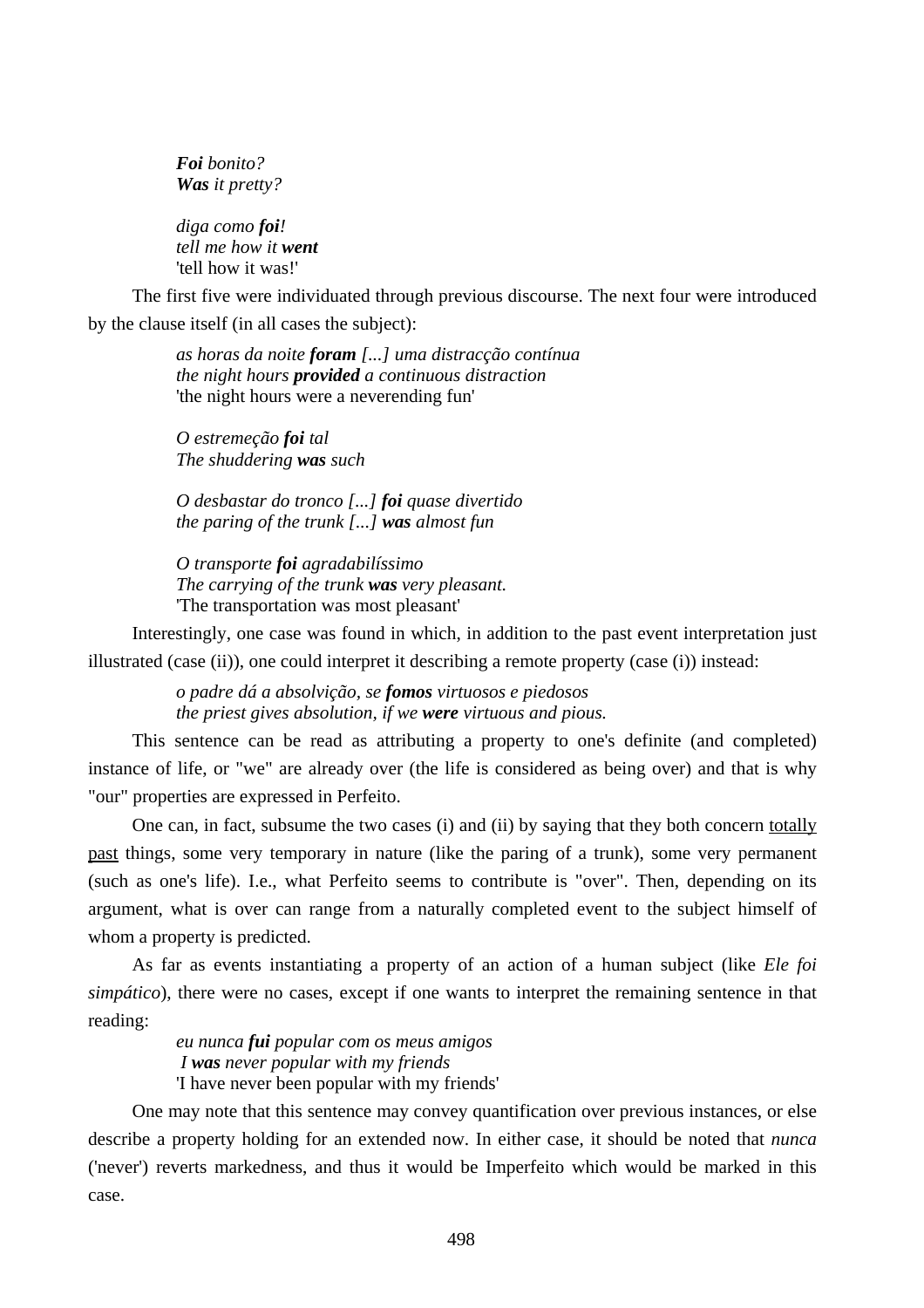## **14.1.2 Perfeito com** *estar* **and its translation**

Now, as far as temporary states are concerned, the opposition Perfeito/Imperfeito has purely to do with discourse: Imperfeito presupposes a given time, Perfeito asserts it. In other words, Imperfeito is anaphoric, while Perfeito is definite.

This is obviously true of the two only examples, which introduce as new information the location or manner of location of a person. Imperfeito could not be used in either case:

> *Esteve hoje cá o Padre Manuel Padre Manuel was here today*

*assim esteve um longo tempo thus he stood for a long time*  'thus he was for a long time'

## **14.2 Imperfeito and Perfeito as translations of** *be*

Let me now look at the translations of *be*. Before, I should note that *be* in English has different aspectual properties than its Portuguese counterparts. In particular, it has an inceptive use, illustrated by Moens's (1987:82) example and my translation:

*When Harry broke that vase Sue was in an extremely bad mood -> Quando o Harry partiu o tal jarro a Sue ficou de péssimo humor*.

I begin by presenting the distribution of *be* between Imperfeito and Perfeito translations:

| be | simple past | 333 | Imperfeito        | $\frac{1}{64}$ |
|----|-------------|-----|-------------------|----------------|
|    |             |     | Perfeito          |                |
|    |             |     | Mais que perfeito |                |
|    |             |     | Prep. phrase      |                |

Table 14.2

The first relevant remark is that in English there are half as many occurrences of *be* in the past as in Portuguese, namely 333 out of 3744 English tensed clauses (8.9%) against 519 out of 3257 Portuguese tensed clauses (15.9%). This may be related to a richer lexical encoding of position in English, and, in addition, to the generally less important status of states in this language.

## **14.2.1 Perfeito as translation of** *be*

Let me first look at the Perfeito translations: The vast majority did not involve *ser* or *estar*. In fact, none involved *estar*, and of the six (6) containing *ser*, five (5) were cleft constructions. The remaining case contained a clear loss in translation:

> *And he drank a little pulque and that was breakfast Bebeu um pouco de pulque. E foi o seu pequeno almoço.*  'He drank a little of pulque. And that was his breakfast (then).'

In fact, the Portuguese sentence is about a particular instance of eating (saying that such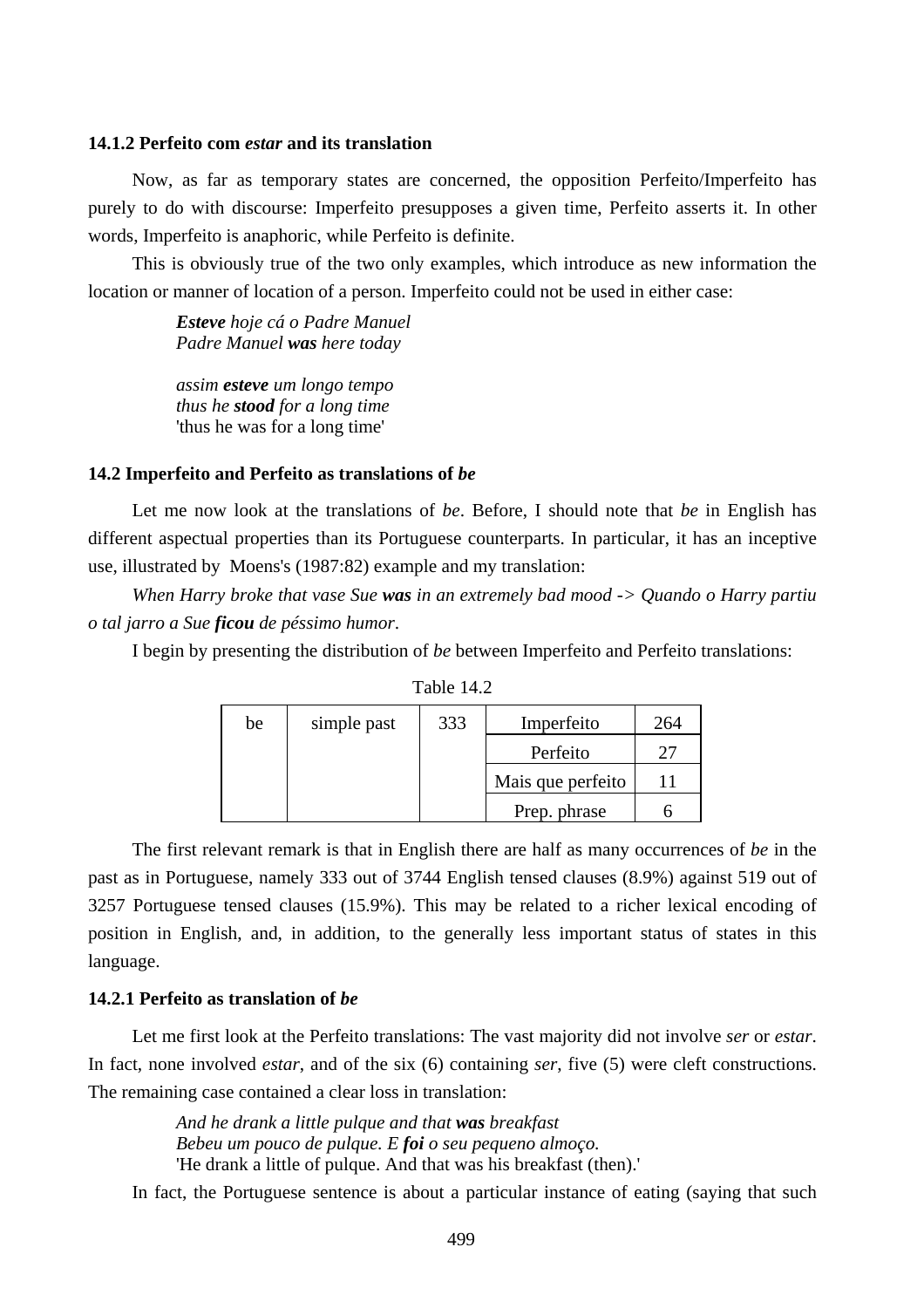instance constituted Kino's breakfast), and thus failed to convey that this was generally Kino's breakfast, which I believe the English sentence does (as well).

Two cases were then translated by the verb *haver*, standard translation of *there be*.

The most interesting observation was, however, that most translations of *be* involving Perfeito conveyed either inchoativeness or perception.

I begin by presenting the inchoative translations:

*But Kino was in motion mas Kino começou a mexer-se*  'But Kino started to move'

*And suddenly he was afraid of his talking E, de repente, assustou-se com os próprios pensamentos*  'And, suddenly, his own thoughts frightened him'

*Now uncertainty was in Kino A dúvida apoderou-se de Kino.*  'The doubt took over Kino.'

*The crowd was silent now, fearing to miss a word, Depois, ficou silenciosa, com medo de perder uma palavra,*  'Then, it became silent, afraid of missing a word,'

*And she was silent, for his voice was command. Ela calou-se, porque a voz dele era uma ordem.*  'She shut up, because his voice was an order.'

*Her goading struck into his brain; his lips snarled and his eyes were fierce again. Estas perguntas incisivas chegaram-lhe ao cerebro; os lábios entreabriram-se e os olhos de novo se tornaram duros:* 

'These incisive questions came to his brain; the lips opened and the eyes again became hard:'

In the following cases, not only inchoativity is conveyed, but also the action leading to the result state (expressed in English by *be*) is made explicit:

> *Now the tension which had been growing in Juana boiled up to the surface and her lips were thin*

> *A angústia que tinha estado a formar-se no coração de Joana veio então à superfície e pôs-lhe os lábios brancos.*

> 'The anguish that had been forming in Juana's heart came then to the surface and put her lips white.'

*Instantly Juana was on her feet and her hand lay on his arm. De um salto, Joana pôs-se de pé e pousou a mão no braço de Kino.*  'With a jump, Juana stood up and put down her hand on Kino's arm.'

*... he watched the blue shadow of the mountain move out across the brushy desert below until it reached the Gulf, and the long twilight of the shadow was over the land.* 

*Kino ficou a ver a sombra azul da montanha deslocar-se, lá em baixo, pelo*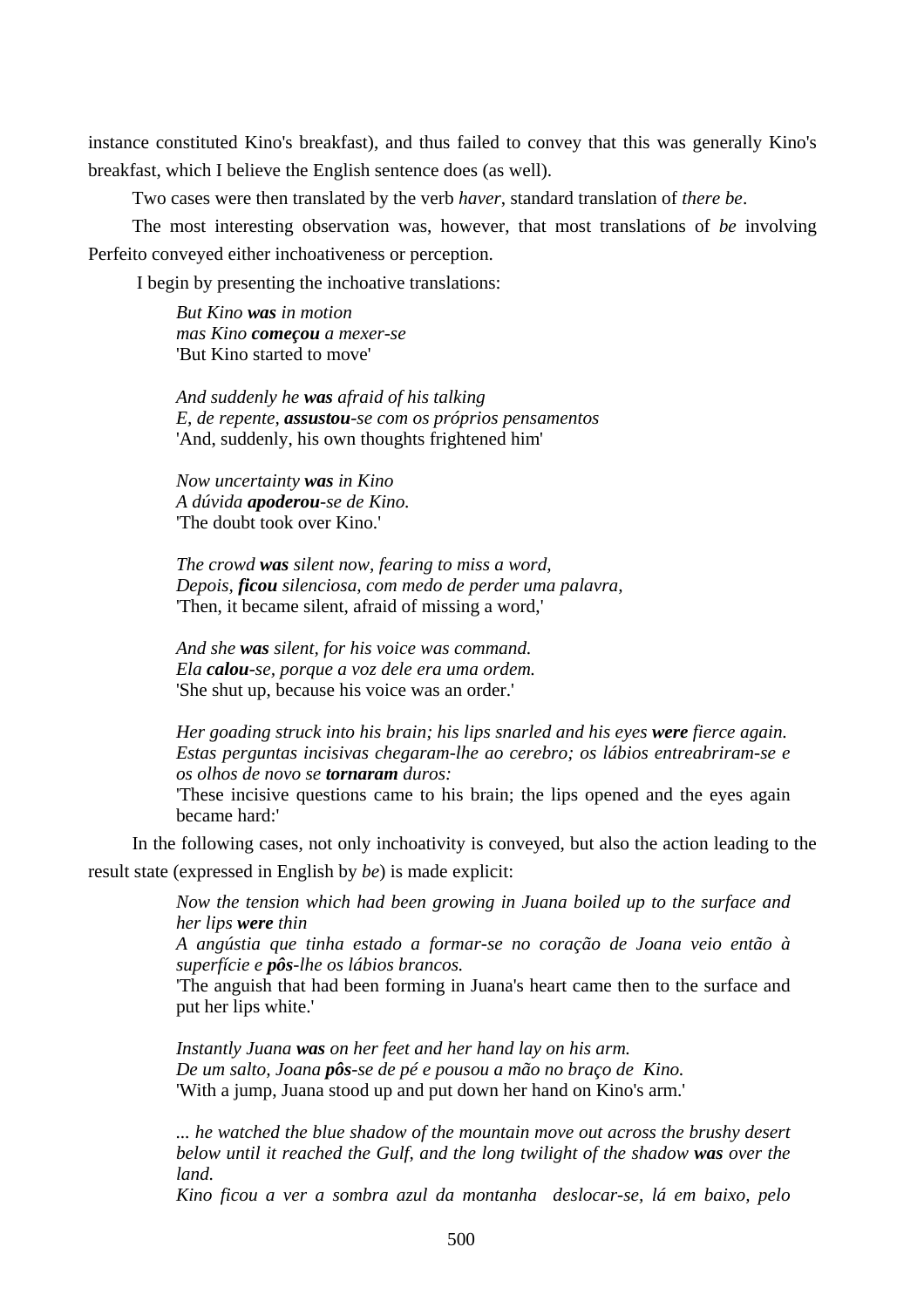*matagal fora, até atingir o Golfo. Nessa altura o vasto crepúsculo de sombra cobriu a Terra.* 

'Kino kept seeing the blue shadow of the montain move, down there, through the woods, until reaching the Gulf. At that time the vast twilight of shadow covered the Earth.'

Alternatively, other translations make perception explicit:

*Kino held the great pearl in his hand, and it was warm and alive in his hand. Kino apertou a pérola na mão e sentiu-a quente e viva.*  'Kino clasped the pearl in the hand and felt it warm and alive.'

*His eyes were soft and warm on her then, Ele contemplou a mulher, terna e afectuosamente,*  'He contemplated his wife, tender and afectionately,'

The former examples involved physical perception, but this phenomenon was more common with intimate, or intellectual, perception:

> *Kino was afraid as a man is afraid who says Kino sentiu medo, como sente medo o homem que diz*  'Kino felt fear, as feels fear the man who says'

*Suddenly Kino was afraid. Nessa altura, Kino sentiu um medo súbito.*  'Then, Kino felt a sudden fear'

*He looked then for weakness in her face, for fear or irresolution, and there was none.* 

*Ele procurou então no rosto da mulher fraqueza, medo ou irresolução. Nada disso achou.* 

'He searched then in his wife's face weakness, fear or irresolution. Nothing of that did he find.'

*He looked into its surface and it was gray and ulcerous. Mirou-lhe a superfície e achou-a cinzenta e ulcerada.*  'He watched its surface and found it gray and ulcerous.'

It should be noted, however, that inchoativeness and perception are more intimately related than it may seem at first sight: Inchoativeness may stem from a perceptually situated perspective. In other words, those statives to which one must give an inchoative plus continuing interpretation may signal that the story is being told through someone's perspective. The Portuguese translator had then the choice of making the perspective explicit, or to fill in the missing bits of the story.

This gives support to Caenepeel's (1989) contention about statives in English, namely, that statives convey perspective, but it does not allow one to apply it to Portuguese as well, since the main statives in this language do not accept this perspective use as easily (if at all).

Only in two cases the translation by Perfeito did not add inchoativeness:

*The trackers were long in coming, Os batedores levaram tempo a chegar.*  'The trackers took time to arrive.'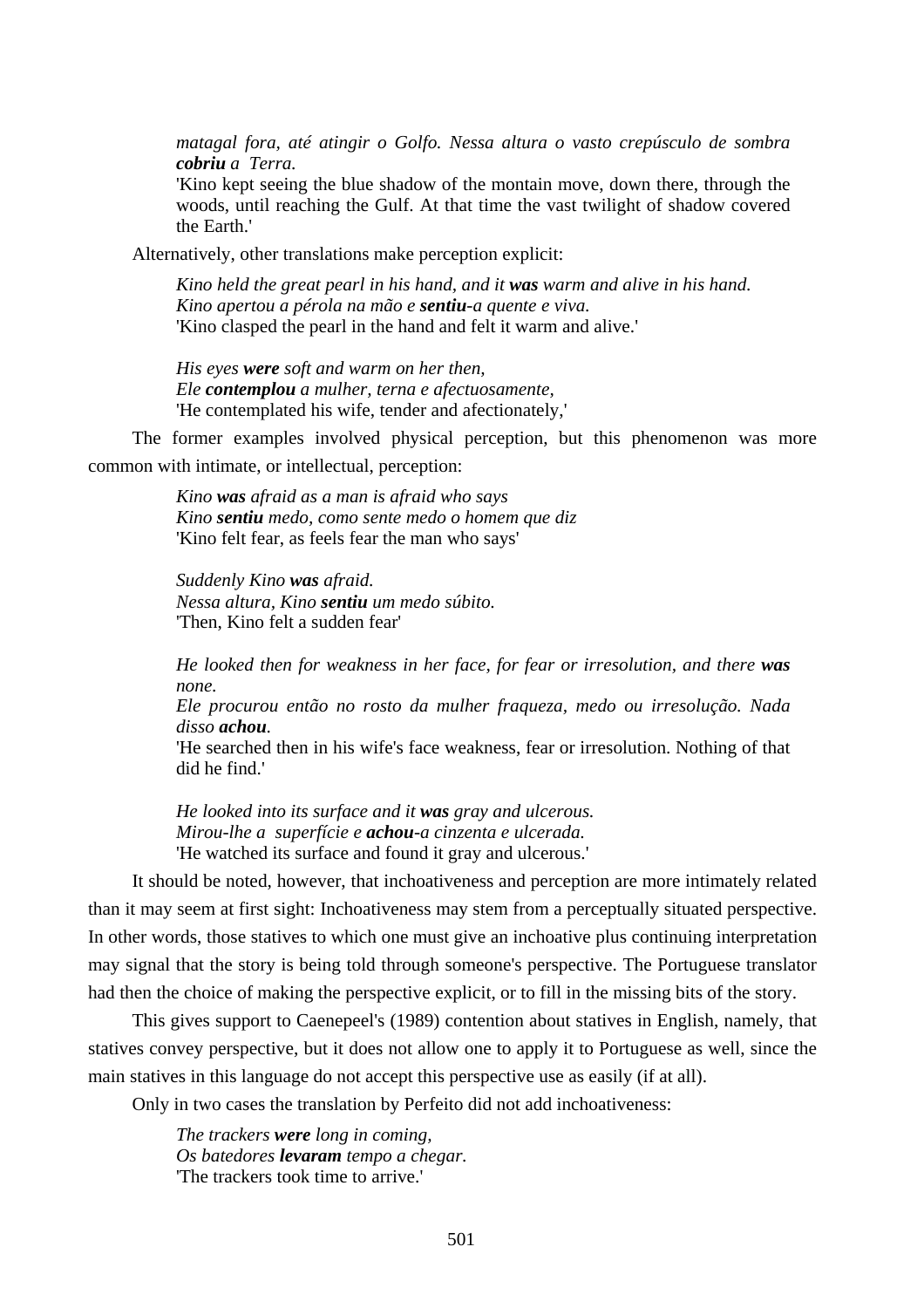*For a moment his body was black in the cave entrance, crouched and silent, and then he was gone.* 

*Por um instante, o corpo recortou-se-lhe, negro, na entrada da gruta, atento e silencioso. Depois -- saiu.* 

'For a moment, his body was silhouetted, back, at the cave entrance, attentive and silent. Then -- he went out.'

This is very probably due to the explicit mention of duration (*long*, or short: *for a moment*). In that case, Perfeito is again the unmarked case. Were the first sentence to be interpreted as a subjective statement, then it would be more accurately rendered by Imperfeito.

Finally, the last instance of inchoative translation is, in my opinion, a mistranslation:

*The wind blew freshly into the estuary, a nervous, restless wind with the smell of storm on its breath, and there was change and uneasiness in the air. Um vento frio, irrequieto, arrastando consigo o cheiro da tempestade, soprou no estuário. A instabilidade e a inquietação ficaram no ar.* 

'A cold and restless wind dragging the smell of tempest, blew in the estuary. Instability and inquietude remained in the air.'

The translator interpreted the second clause as the result, while I read it as co-description, suggesting therefore as alternative translation for the two clauses an Imperfeito rendering: *O vento soprava frio no estuário, um vento nervoso e agitado com cheiro de tempestade, e havia mudança e inquietação no ar* ('The wind blew cold in the estuary, a nervous, restless wind with smell of tempest, and there was change and inquietude in the air').

This case of *be* translation is thus very interesting, because it displays a covert aspectual distinction in English, that of inchoative states, which requires a different machinery in Portuguese altogether, and is, in fact, signalled overtly by the translation of simple past *be* by Perfeito.

There is, incidentally, a Portuguese verb with similar aspectual properties, i.e., vague between the durative description of a state and its inception, namely *ficar*. However, it was only used twice in the translation, because, I believe, of its comparatively much lower frequency.

Summing up, the main distinction between Imperfeito and Perfeito with statives is completely irrelevant when coming from English, which does not express it. By contrast, what emerges clearly is the aspectual difference present in *be*, which gets translated by a combination of tense (Perfeito) and lexical items.

# **14.2.2 Perfeito with** *ser* **in translated text**

Note that my description above does not imply that there are no instances of Perfeito with statives in the translated text. It only asserts that they do not translate simple past *be*. I thus looked into cases of *ser* and *estar* in Perfeito in translated Portuguese which do not originate from simple past *be*, which were only six:

> *"It is lucky that I know about the poison of the scorpion -Foi uma felicidade eu conhecer o veneno do lacrau.*  'It was a luck I know the poison of the scorpion.'

The first one reduces a general statement of luck to a past event which is described as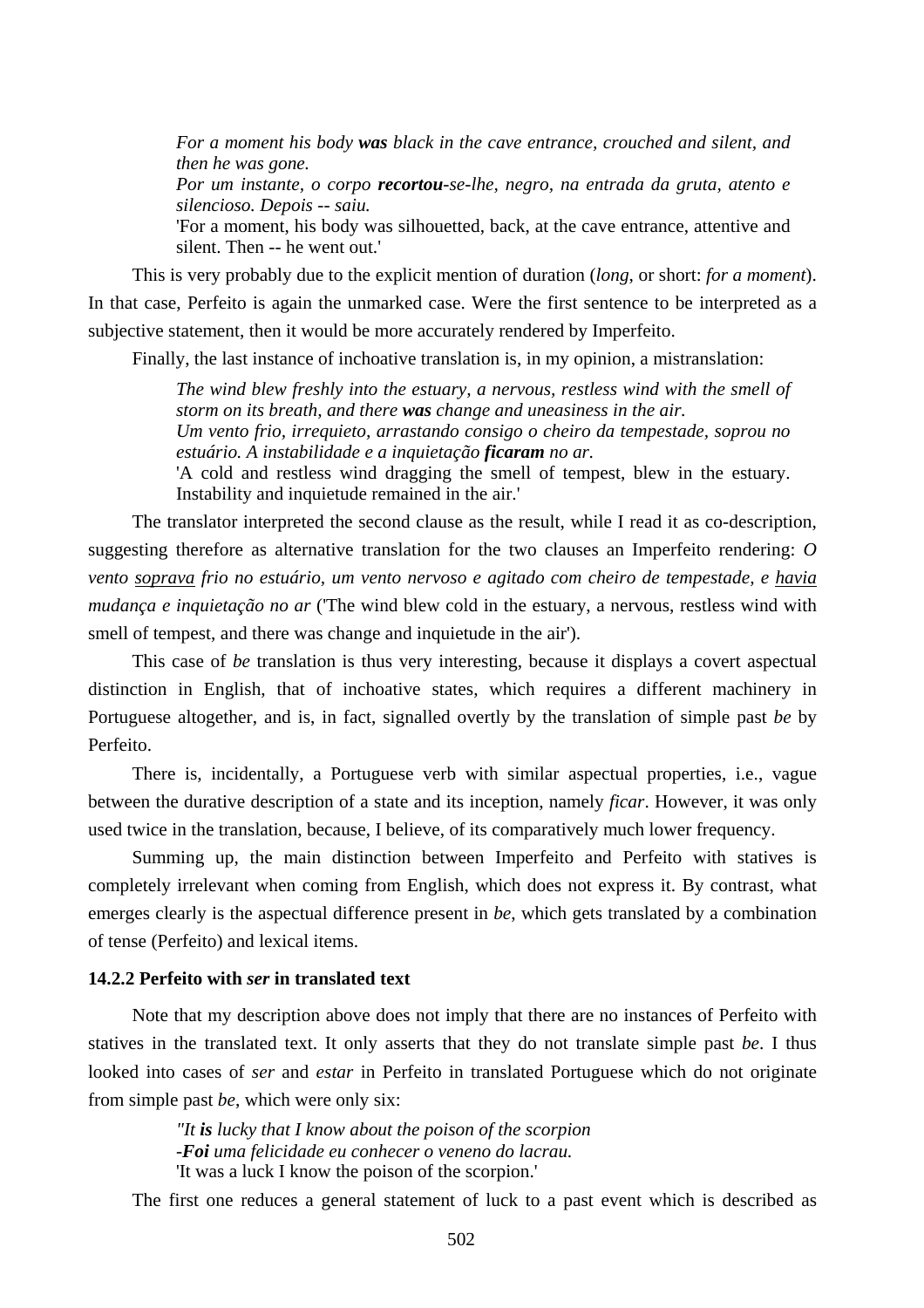lucky. The Portuguese translation is idiomatic, and is a case of "attribution of properties to definite instances" as described above.

The three following ones correspond simply to clefting introduced by the translator. This is an interesting feature, possibly uncovering different rethorical styles altogether, but which I will leave for further study. (In any case, it should be noted that Portuguese allows topicalization of adverbials, i.e., the order of the English sentences is not grammatically blocked in Portuguese.)

> *and brought it to his sleeping mat, and under his sleeping mat he dug another little hole in the dirt floor and buried his pearl and covered it up again. Levou-a para a esteira onde dormia e foi debaixo dela que abriu um novo buraco onde enfiou a pérola e que logo tapou*

> 'he took it to the mat where he slept and it was under it that he opened a new hole where he stuck the pearl and which he at once covreed'

> *Then from the corner of the house came a sound Foi nessa altura que, no canto da casa, se começou a ouvir um ruído*  'It was at that moment that, in the corner of the house, people began to hear a sound'

*and so it had come to Kino. e foi assim que lhe veio parar às mãos.*  'and it was thus that it had come to his hands.'

 The remaining case, most interestingly, features the attribution of an instance to a permanent subject, illustrating precisely the situation of case (ii) which was missing in Portuguese source text (cf. Section 14.1.1 above):

> *and the Father made that very clear. The loss of the pearl was a punishment visited on those who tried to leave their station. And the Father made it clear that each man and woman is like a soldier*

> *O padre foi bem claro a esse respeito: o desaparecimento das pérolas era um castigo para aqueles que tentavam abandonar o seu posto. O Padre foi bem claro: um homem, ou uma mulher, é como um soldado*

> 'The priest was crystal clear about it: the disappearance of the pearls was a punishment for those who tried to quit their post. The priest was crystal clear: a man, or a woman, is like a soldier'

 The priest is not said to be *claro* ('intelligible', 'crystal clear') in general, but only in that occasion.

## **14.3 Imperfeito and Perfeito of non-statives translated**

If one considers, now, the picture that emerges without copulas, one finds a rather different distribution of the match between simple past and the two past tenses in Portuguese: simple past only translates 381 out of the 842 remaining Imperfeitos (45.2%), while it is used for 655 out of the 730 Perfeitos (89.7%), showing thus that simple past is much closer in use to Perfeito than to Imperfeito.

To investigate the issue in more detail, two different paths can be followed: (i) the study of the marked translation of the two elements of the pair, i.e., to analyse the translation of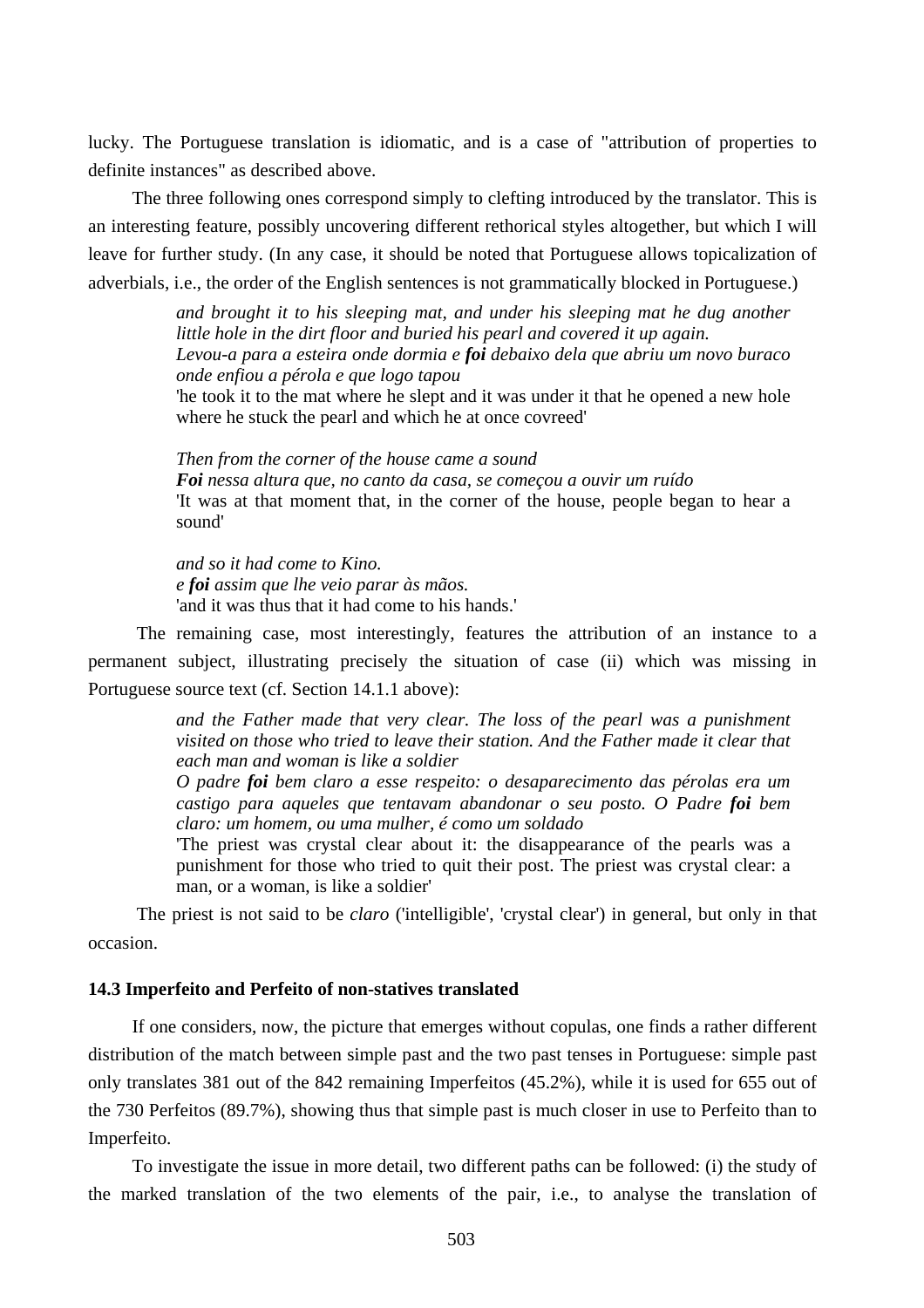Imperfeito into the progressive, gerund, modals, etc., and the translation of Perfeito into present perfect, modals, etc.; and (ii) the study of those cases (which constitute the vast majority) where both Imperfeito and Perfeito are rendered by English simple past.

## **14.3.1 The marked translations of Imperfeito and Perfeito**

The marked translations of Imperfeito have already been discussed in detail in Section 10.3.2. The analysis of those of Perfeito, on the other hand, was scattered among Section 12.4 (present perfect), Section 11.3.1 (*could*) and Section 13.2.4 (past perfect). Translation into passive was also discussed in passing in Chapter 13.

For the sake of completeness, I will briefly analyse the few remaining cases.

## **14.3.1.1 Perfeito to Presente**

There were six cases of Perfeito translated by simple present, two of them simply reflecting a different grammatical rule as far as clefting is concerned; cf.:

> *Mas foi o que eles ouviram. But that's what they heard.*  'But that was what they heard.'

*foi a Encarnação quem o viveu a ele. it is the Incarnation that has lived him.*  'it was the Incarnation who lived him.'

Another case illustrates clearly the higher relevance of the result than of the action itself:

*Cheguei por isso mesmo. That's why I'm here.*  'I arrived exactly for that reason.'

One case involves historical present, which is consistently used in the English translation, but not in the Portuguese original. This example illustrates well, incidentally, the difficulties of translating the style of a narrative:

> *Meti a chave à porta, entrei sentindo o calafrio do costume e, quando ia no primeiro lanço de escada, ouço um estardalhaço em casa dos vizinhos, a porta deles a abrir-se, e a mulher veio direita a mim*

> *I put the key in the door, felt the usual shudder as I entered, and, as I start up the first flight of stairs, I hear a racket at the next door neighbors', their door opens and the woman comes directly to me*

> 'I put the key in the door, entered feeling the usual shudder and, when I was in the first stairflight, I hear a confusion at the neighbour's house, their door opening, and the woman came in my direction'

The next case is of a past delimited assertion rendered in English as a present rule, to which the use of *sempre* ('always'), together with a relative clause in Presente, had certainly a large impact in the choice:

> *Sempre insisti nisso em tudo quanto escrevo. I always insist on this in everything I write.*  'I have always insisted on that in everything I write.'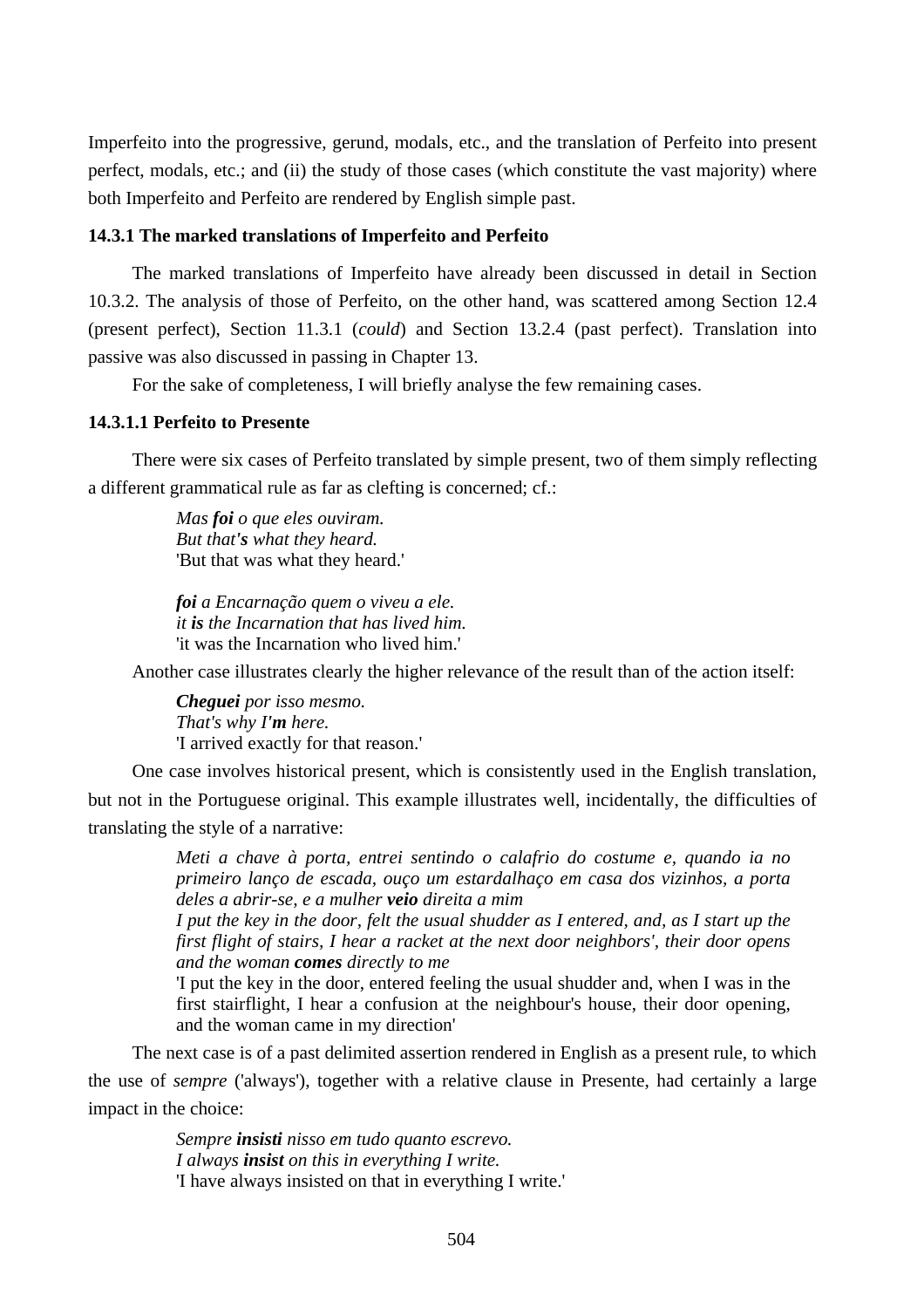In fact, the preposed position of *sempre* seems to indicate a property holding in an extended now interval, and thus the Presente tense in the relative clause. Another tense agreeing with the meaning of the main clause would have been the PPC, but it would then depict the activity of writing as temporary and/or recent, contrary to the essential property of "my" writing that was to be conveyed. This complex combination of meanings might be expressible in English as *Whenever I write, I have insisted on that*, but I am afraid that this is a far less natural English sentence than the one suggested by the translator.

Finally, the last case may also be due to the combination of Perfeito and Presente in the same sentence; cf. the already mentioned example:

> *Foi um erro monstruoso que é preciso corrigir. It's all a monstrous mistake that must be set right.*  'It was a terrible mistake that it is necessary to correct.'

It features, in my opinion, a poor translation, because the English sentence fails to refer explicitly to the previously mentioned event (the attempt to burn Rome), and thus the whole utterance can be interpreted, rather, as identifying as a mistake the assertion that it was the Christians who were involved.

## **14.3.1.2 Perfeito to gerund**

There were three cases of Perfeito translated into gerund, all concerning a sequence of several actions:

> *Marco Semprónio passou devagar por entre os coxins dispersos, alçou cuidadosamente as pernas por sobre um escravo estendido e nu, que já devia estar morto, e reclinou-se, alargando o manto, ao lado do imperador. Marcus Sempronius made his way slowly among the scattered cushions, stepping carefully over the legs of an outstretched and naked slave--who must have already been dead--and lay down, spreading out his mantle, next to the emperor.*  'Marcus Sempronius went by slowly among the dispersed benches, lifted carefully the legs over a naked slave lying, who must already be dead, and reclined, loosening the mantle, beside the emperor.'

> *Apurando a vista, examinou-o minuciosamente, e deteve os olhos no pequeno golpe no pescoço,*

> *Concentrating his gaze, he examined him minutely, detaining his eyes on the small cut on his neck,*

> 'Straining his eyes, he examined him minutely, and stopped the eyes on the small cut in the neck,'

> *Pelo seu pé, dizia-lhe o demónio, que logo acrescentou que o acompanharia, para ajudá-lo a regressar mais depressa, acabada a execução.*

> *On foot, the demon told him, soon adding that he would accompany him to help him return more quickly once the execution was over.*

> 'Walking, was the demon telling him, who at once added that he would accompany him, in order to help him return more quickly, finished the execution'

The English translation describes the action in question as making part of the one previously mentioned, while Portuguese indicates clearly that it follows it. The only difference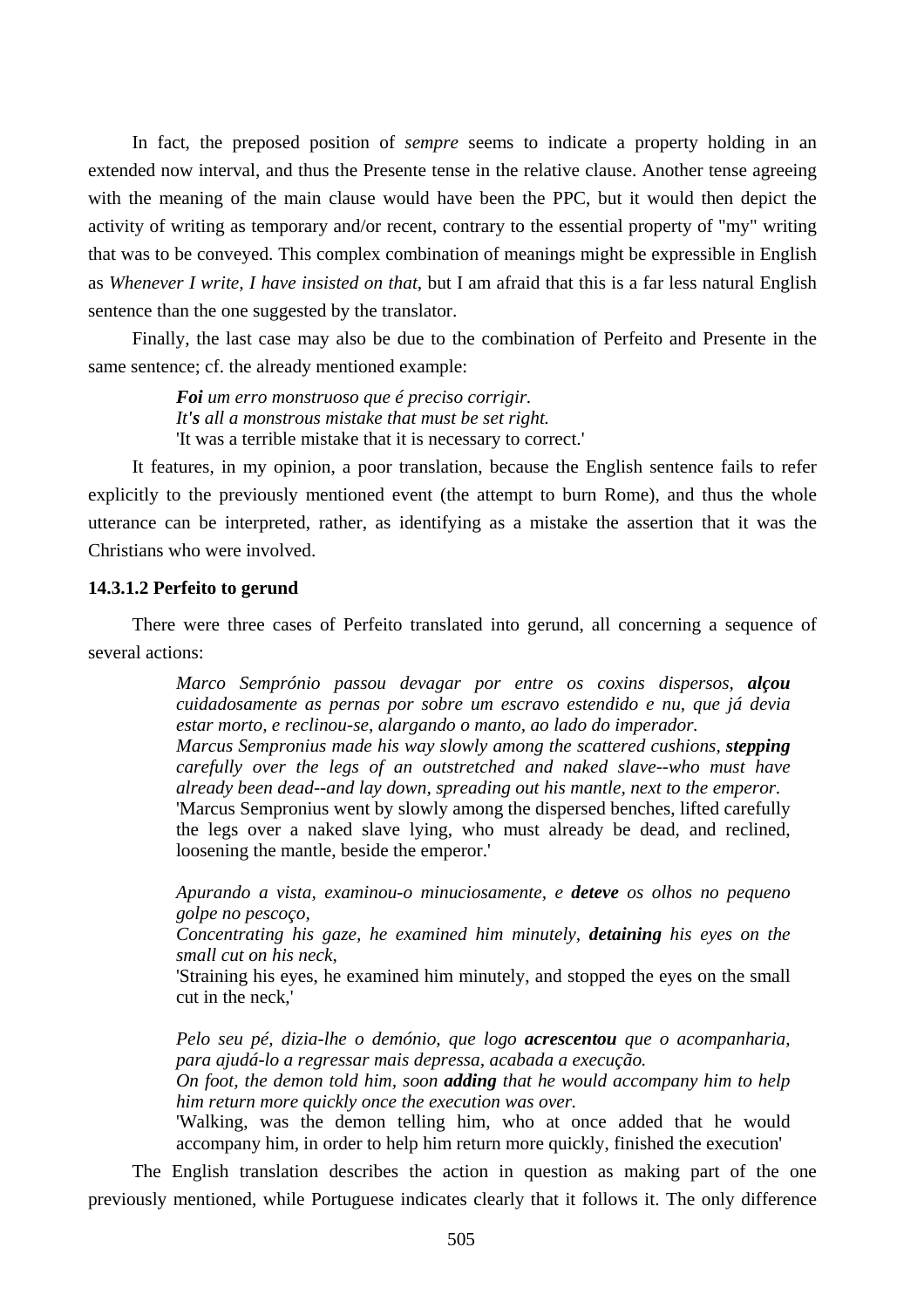between the first two examples and the third is that in this latter there is an explicit contrast between Imperfeito of *dizer* ('tell') and Perfeito of *acrescentar* ('add'), thus supporting some tense change in the English translation, contrary to the sequence of Perfeitos in the other cases.

#### **14.3.1.3 Perfeito to conditional**

Finally, two cases were translated by the English conditional, both of which were negated. These examples are very interesting, because they illustrate some of the very few cases where Portuguese is more direct than English:

> *Não foi, portanto, nessa hora que o meu divino Mestre nasceu de novo, pela segunda vez, na plena integridade do seu Ser? Wouldn't that be, therefore, the very hour when my divine Master was born again, for the second time, in the full integrity of his Being?*  'Wasn't it thus then that my divine Master was born again, for the second time, in the full integrity of his Being?'

The first case asks explicitly for a confirmation -- and the English text asks it in a more polite, less affirmative, way. Possibly, a question tag translation would be more faithful: *It was thus then that [...], wasn't it?* 

The second example involves apparently the same cognitive action, *imagine*, which seems, however, to have different aspectual properties, as well as appropriateness conditions, in the two languages (or at least in negative contexts):

> *Não imaginei, porém, que fosse preciso vir da Síria conspirar em Roma, Saulo... I wouldn't have imagined, however, that it was necessary to come from Syria to conspire in Rome, Saul....*

> 'I did not imagine, however, that it was necessary to come from Syria to conspire in Rome, Saul...'

In fact, the Portuguese Perfeito can describe both an extended now and every possible past occasion where he could have wondered about it. By contrast, the English rendering refers to a hypothetical imagination activity, actually conditional relative to an unexpressed "if you hadn't told me", which is, moreover, placed in the past by the perfect form.

These are, obviously, cases that can only be identified by looking at real instances of translation; no competence rules could *a priori* be adduced.

## **14.3.2 Translation of Imperfeito and Perfeito into English simple past**

Before I begin analysing the cases where Imperfeito and Perfeito were translated by English simple past, I should present in general traits the paradigmatic relations between Perfeito and Imperfeito for non-statives, as well as single out some possible cases where they do not compete.2

## **14.3.2.1 Brief description of the Imperfeito/Perfeito opposition**

 $\overline{a}$ 

<sup>&</sup>lt;sup>2</sup> Competition of aspects, a concept dear to Slavic aspectologists, denotes those cases where the two aspects can be chosen without a significant difference of meaning conveyed. This is easier said than objectively pinpointed, though, because a significant difference in meaning depends on one's semantic theory in the first place.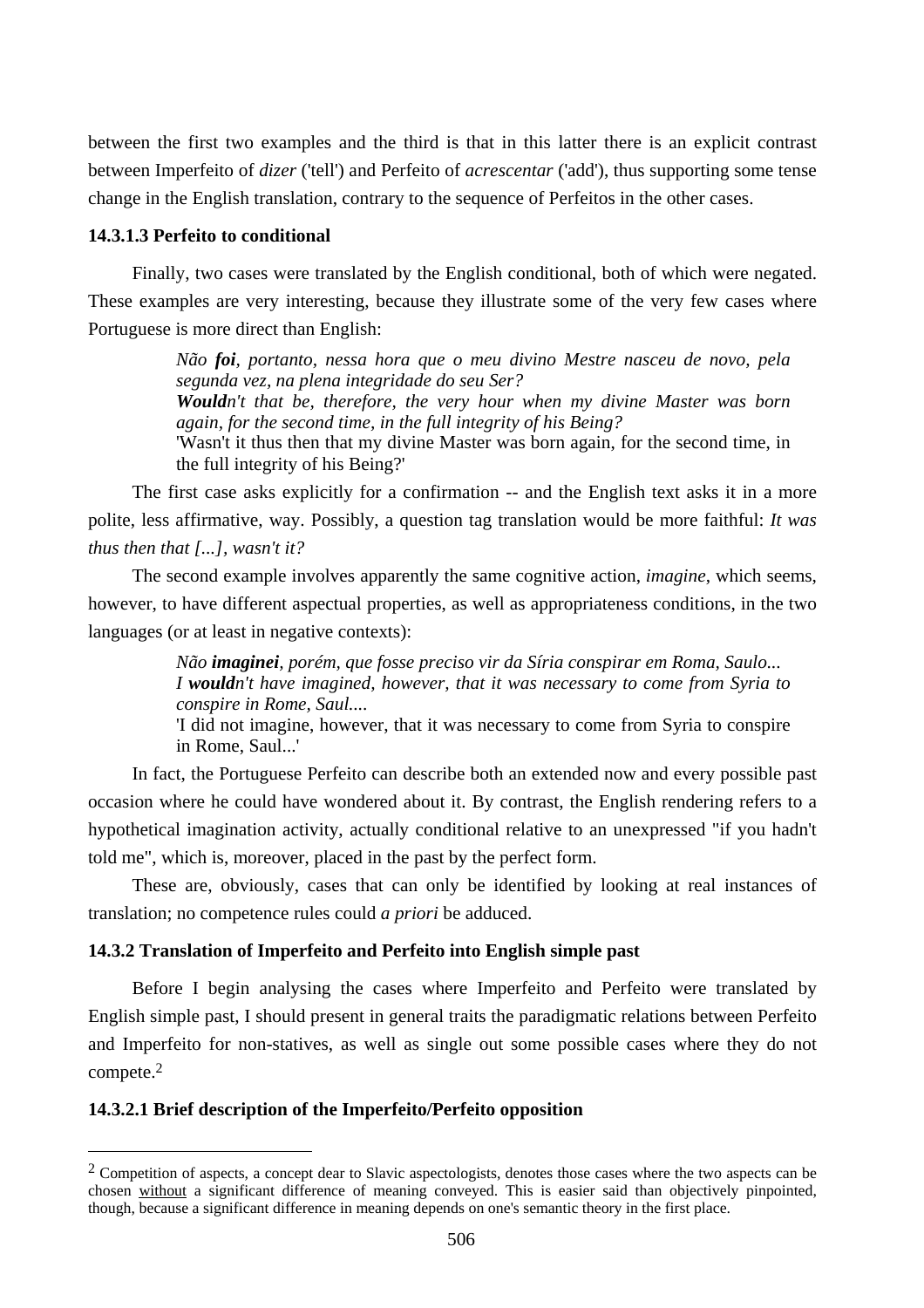It is easier, I believe, to pin down the meaning of Perfeito and define Imperfeito as contrasting with it in several respects, as Cunha & Cintra (1987) proceeded, or Comrie (1976) did for imperfective aspect.

Perfeito is the unmarked tense with events, and presents them as past, i.e., it locates the speaker after the event in its entirety. Whether it is concluded (regarding its inherent meaning) is something which Portuguese does not care about, even though that is the relevant feature as far as Russian is concerned (cf. Leiria (1991:177ff)). In fact, when actions having an inherent end are concerned, languages differ in the way they distinguish (or not) completion versus simple end. While Russian perfective aspect can only be used for completed actions, in Portuguese, Perfeito signals that the action did finish, irrespective of (natural) completion (cf. *O João leu 50 páginas do relatório* ('John read 50 pages of the report'), as noted by Leiria (1991:177)).

To convey that something was terminated but not (necessarily) completed, the Perfeito Progressivo would be used: *O João esteve a ler o relatório* ('John has been reading the report'). Perfeito and Perfeito progressivo stand in a privative opposition: Perfeito progressivo is more marked than Perfeito, and only in contrast with it does Perfeito mean completion. Cf. the two possible answers to the question *O João leu o relatório?* ('Did John read the report?') --*Esteve a ler, mas não sei se o acabou* ('He has been reading it, but I don't know whether he finished it') versus --*Leu, pelo menos a primeira parte* ('He did, at least the first part of it'). The first answer interprets *leu* as completion, while the second reads it as simply past occurrence.

But back to the opposition Perfeito/Imperfeito, there are at least three ways in which (the above definition of) Perfeito can be contradicted, namely:

(i) in the pastness related to the speaker's location: Imperfeito describes the speaker as cotemporal, simultaneous with the time of the event, which cannot therefore be said to be completed at the time in question;

(ii) in not describing an event: Imperfeito describes a property (or a state). This holds not only of habitual Imperfeitos, but of other uses of Imperfeito like *-- Dali vias o teu irmão? -- Via*  '"Could you see your brother from there?" "Yes"'.

(iii) in not asserting a fact: Imperfeito describes the reflection of an event on a human being, describing thoughts, possibilities, desires, and perception (all of which can be "mistaken", i.e., do not need to reflect the real world).

Another way to pin down the Perfeito/Imperfeito opposition is to analyse minimal pairs regarding tense, i.e., cases where the only difference is in the tense choice:

- In *ele dava muitos livros aos filhos* versus *ele deu muitos livros aos filhos* ('he gave many books to his children'), one has a property contrasting with a fact. The first places the speaker at the same time, and thus conveys habituality (or a property of his), the second expresses simply a past fact.

- In *ele sabia que ela não tinha pago* ('he knew she had not paid') vs. *ele soube que ela não tinha pago* ('he learned that she had not paid'), one has a description of a property (a mental state) in the first sentence and of an event in the second. This applies for the acquisition class in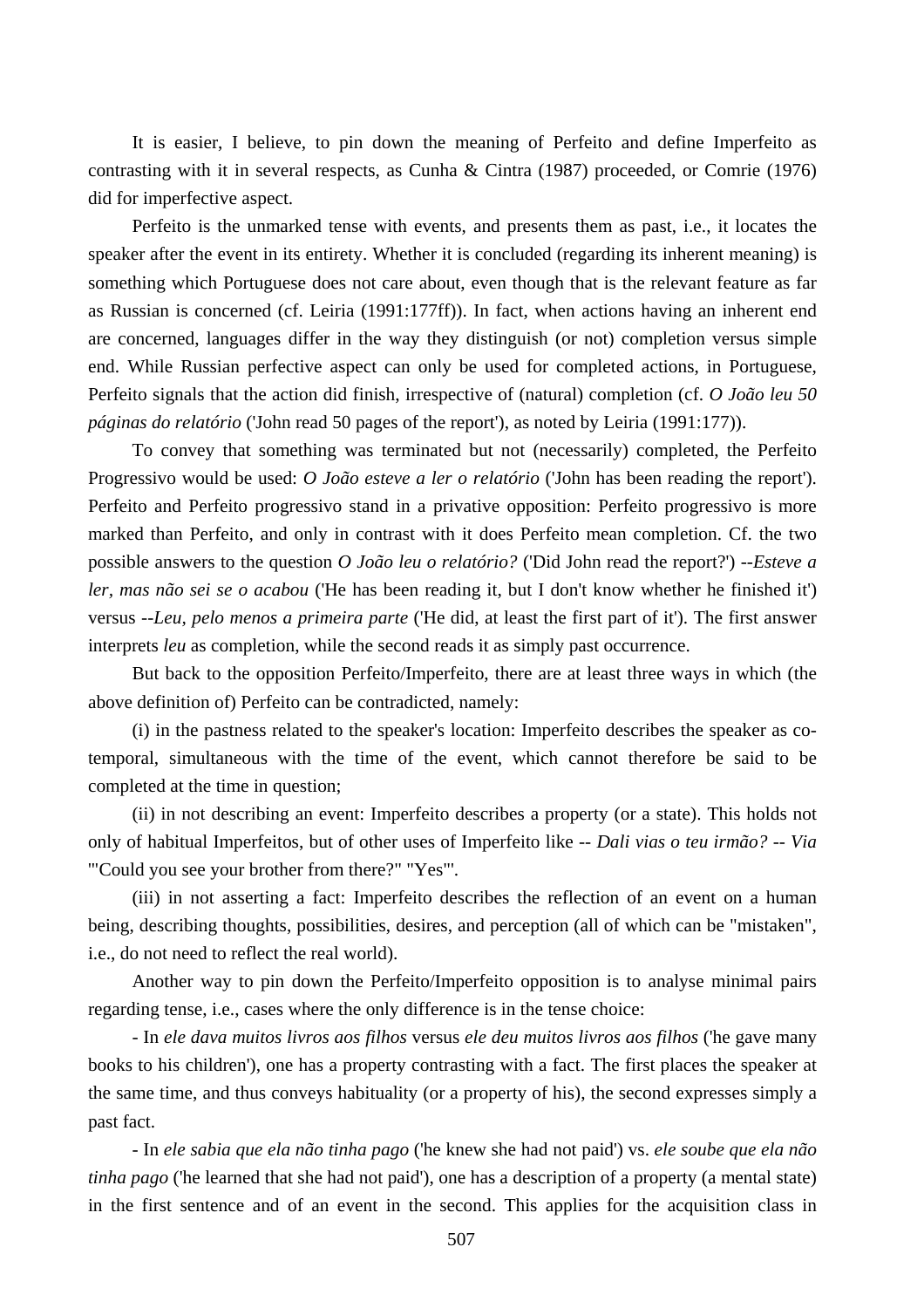general.

 $\overline{a}$ 

- In *em 1 de Dezembro de 1640 os conspiradores entravam no palácio* vs. *em 1 de Dezembro de 1640 os conspiradores entraram no palácio* ('In December 1st, 1640, the conspirators entered the palace'), since a unique, definite time is conveyed through the temporal adverbial, Imperfeito only adds vividness, by "forcing", so to say, the reader to place him/herself at the time of the event. Undoubtedly, this use of Imperfeito is much more marked than its Perfeito counterpart.

A similar situation happens with durative adverbials, which, since a period's length can only be measured when the period is over, are generally expressed with Perfeito.3 This is not a grammatical rule, though. It is a semantically motivated cooccurrence. In fact, one has perfectly grammatical sentences with duration adverbials and Imperfeito, cf. *Ele parava durante uns tempos e depois continuava*. ('He would stop for a while and then continue') or *Finalmente decidiu-se. Durante dois dias, não dava aulas. Depois se veria.* ('Finally he made up his mind. For two days he would not teach. Then one would see'). The first Imperfeito is due to habituality, or, at least, to an indefinite sequence in time; the second to the expression of intentions (perspective, that is).

Finally, another minimal pair which is interesting to analyse includes *já*, because its meaning interacts with what is conveyed by the two tenses, restricting the number of possible interpretations. *Já*, I recall, relates a contextually dependent time with a time coming from its argument.

In *ele já comeu ovas de bacalhau* ('he has eaten "ovas de bacalhau"') vs. *ele já comia ovas de bacalhau* ('he was already eating "ovas de bacalhau"'), the difference can be cast in the following terms: "there was an event before now" vs. "there was a property (or habitual activity) whose inception occurred before then".

In cases where an habitual interpretation is hard to get, the perspective versus fact is clear, cf. *Ele disse que já chegou* ('He said he has arrived') vs. *Ele disse que já chegava* ('He said he was coming soon').

So, my task in the following sections is to evaluate the relevance of these oppositions for the translation into English.

## **14.3.2.2 Imperfeito translated into the English simple past**

Because I could not analyse every single translation pair, I randomly chose 60 instances of Imperfeito to simple past translation and divided them (not necessarily exclusively) between eight categories as follows:

(i) habituals with adverbial frequency specification

*Tê-lo-ia envolvido numa das conspirações que descobria todos os dias ? Had he involved him in one of the many conspiracies he uncovered daily?* 

<sup>&</sup>lt;sup>3</sup> This is one of the core facts of aspectology, namely that perfective aspect co-occurs with durative adverbials, cf. e.g. Comrie (1976).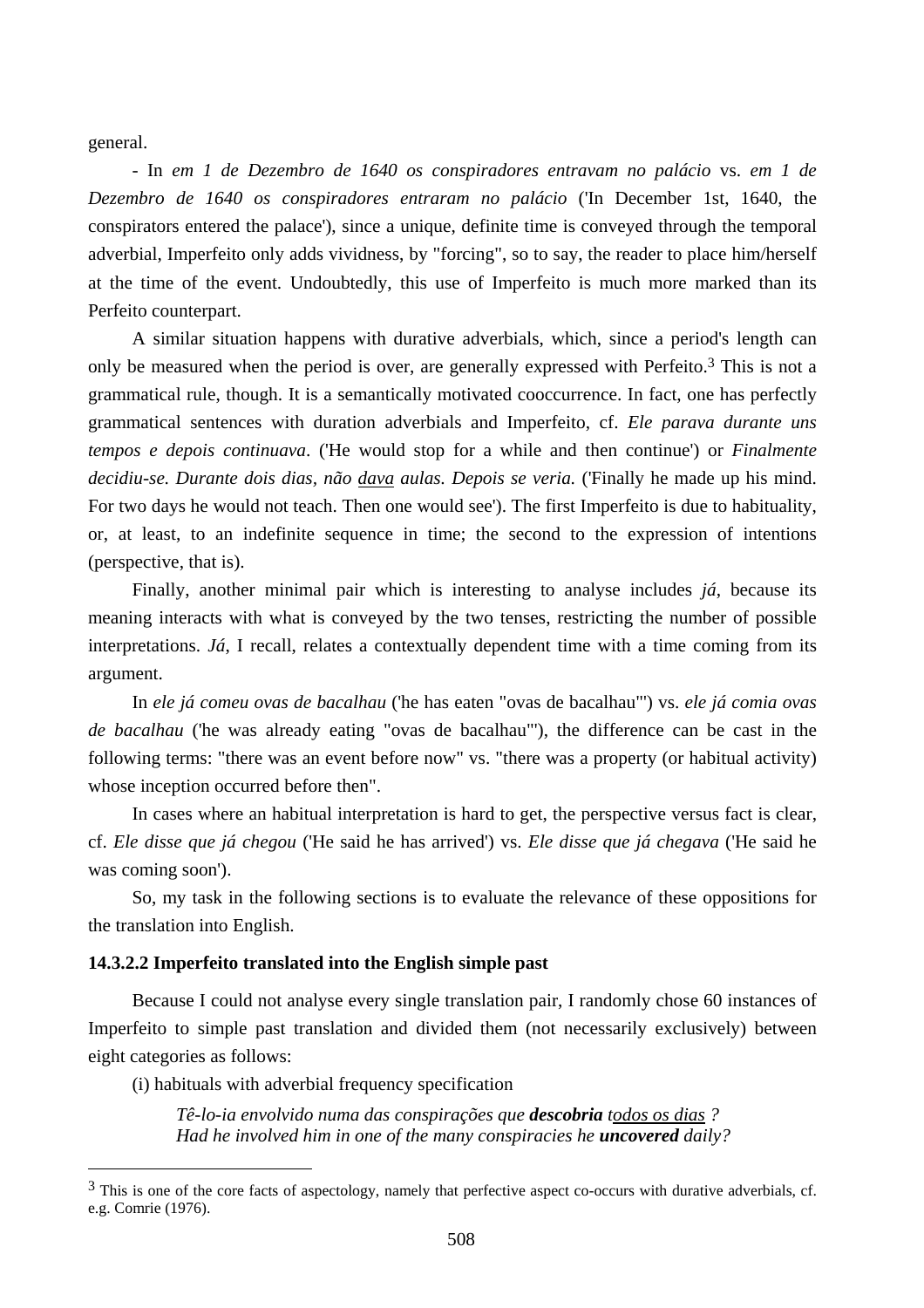(ii) habituals in temporal clauses

*A ascensão da estreita escada escura, e tão a pino, com os degraus muito altos e cambaios, era, sempre que voltava a casa, uma tortura. The ascent up the dark, narrow, and steep staircase with its high and crooked steps was a torture whenever he returned to the house.* 

'The climbing of the narrow dark staircase, and so steep, with very high and worned-out steps, was, always when he returned home, a torture.'

(iii) habituals without overt marks (at most plural arguments)

*tudo ali acontecia. it all went on there.*  'everything happened there.'

*quando afirmava que [...] os frades eram intermediários entre o reino de Deus e o do mundo, porque chamavam sobre si os pecados do mundo as he was stating that [...] the friars were intermediaries between the Kingdom of God and that of the world, because they took on themselves the sins of the world* 

(iv) negative habituals

*E este pensar [...] não lhe facilitava a vida interior And this thinking [...] did nothing to calm his inner life*  'And these thoughts [...] did not make easy his inner life'

(v) statives

*erguera a mão para o cendal que o cingia had raised her hand to the sendal that girded him* 

*Apetecia-lhe gritar por socorro She yearned to cry for help*  'She felt like crying for help'

*nem se atrevera a emergir das raízes, pelos canais de seiva que sabiam a queimado.* 

*he hadn't even dared emerge from the roots through the sap canals that tasted charred.* 

(vi) expression of event simultaneity

*Suspirou. O imperador dormia, respirando tranquilo, He sighed. The emperor slept, breathing easily,* 

(vii) interior perspective

*Até calhava bem, era significativo. At least it fitted well, that was something.*  'It even was appropriate, it was meaningful.'

*Gostavam pela certa, cantava bem. Certainly they liked her, she was a good singer.*  'For sure they would like, she sang well.'

(viii) others (discussed below).

The outcome of the process is displayed in Table 14.3, where the total number of instances drawn from each text is displayed between parentheses.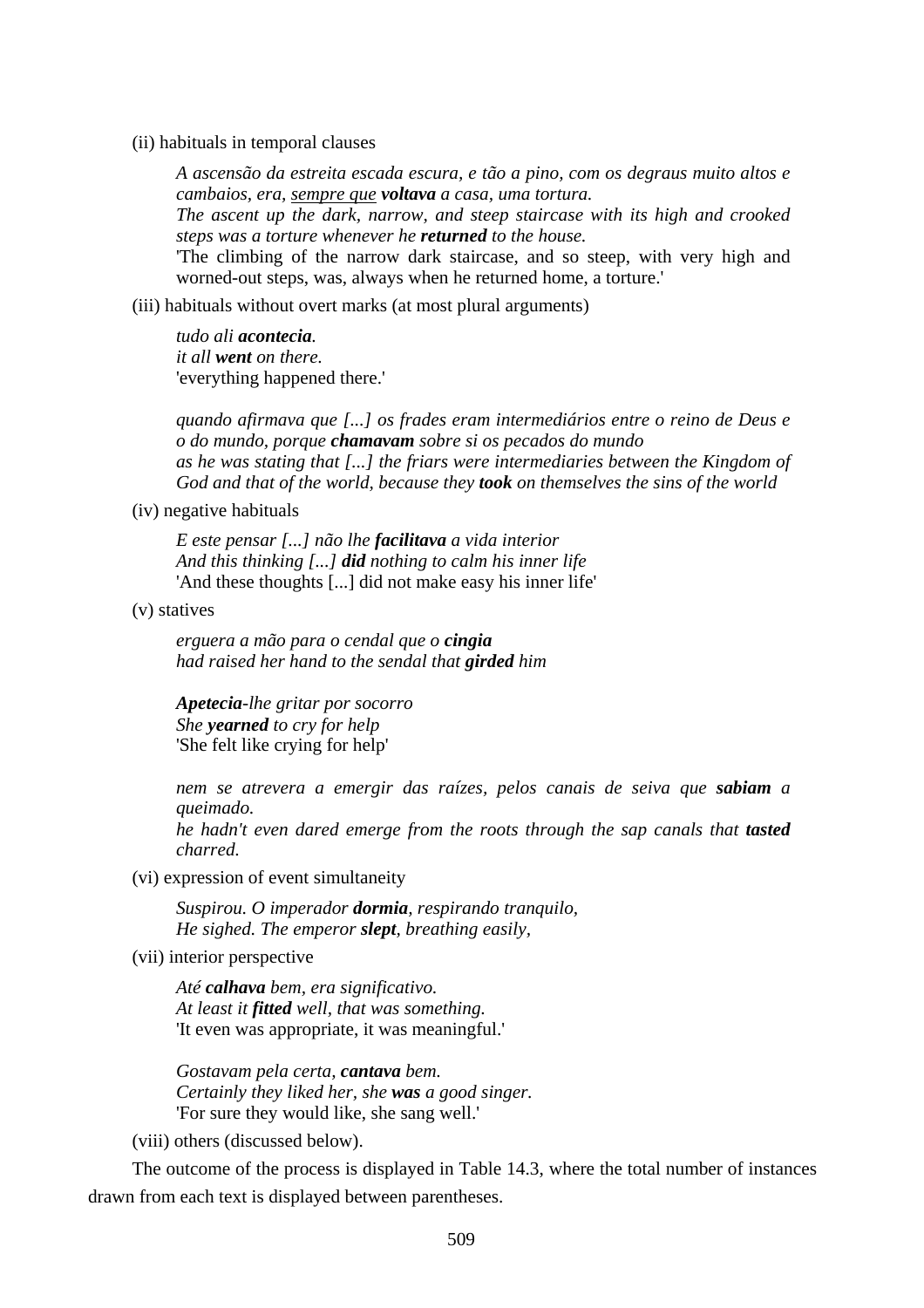| <b>PE10</b>  | <b>PE11</b> | <b>PE12</b> | PE3            | PE <sub>6</sub> | PE8            | PE9                         | Total          |
|--------------|-------------|-------------|----------------|-----------------|----------------|-----------------------------|----------------|
| (10)         | (6)         | (10)        | (9)            | (9)             | (6)            | (10)                        | (60)           |
| $\mathbf{1}$ |             |             |                |                 |                |                             | $\overline{2}$ |
|              |             |             |                |                 |                |                             | $\overline{2}$ |
|              |             | 3           | $\overline{2}$ |                 | 3              |                             | 10             |
|              |             |             |                |                 |                | $\mathcal{D}_{\mathcal{L}}$ | 3              |
|              | 5           | 6           | 3              |                 | 2              | 4                           | 26             |
| 3            |             |             | 7              |                 | $\overline{2}$ | 3                           | 17             |
|              |             | 2           | 3              | 3               |                |                             | 10             |
| 3            |             |             | 3              |                 |                |                             | 9              |
|              |             |             |                | Table 14.3      |                |                             |                |

The picture that emerges is as follows:

• 17 out of 60 were habitual Imperfeitos (28%),

• 22 out of 60 denoted stative situations (37%).

• 17 out of 60 cases (28%) were considered as predominantly indicating simultaneity or temporal inclusion,

• 10 out of 60 cases (17%) involved perspective (including strict indirect speech),

and 9 cases where something else seemed to be (as well) involved in the meaning of Imperfeito.

This is not to be taken as the distribution of Imperfeitos in Portuguese source text, but it shows, in my opinion, that the factors at stake were relevant enough.

Regarding the "others" category, two salient contexts involved comparative clauses, and/or gradual processes; cf.:

> *E a voz uivava tanto, que deve ser verdade. And the voice howled so much that it must be true.*

*embora seguro do caminho, senão da noite e da solidão que se confundiam cada vez mais e a perder de vista.* 

*sure of his way although less so of the night that mingled with the solitude, fast becoming one.* 

'although he was certain of the way, if not also of the night and solitude which increasingly mixed and as far as the eye could reach.'

*O frio, a água, a treva, penetravam-no. The cold, the water, the darkness, penetrated him.* 

*Mas, das profundezas da árvore, subia um delicioso perfume. But from the depths of the tree there arose a delicious perfume.* 

My conclusion is that, in the case of this kind of events, it is Imperfeito that is unmarked. Contrastively, these cases are among those I pointed out initially as bringing more loss: they fail to describe an action in progress.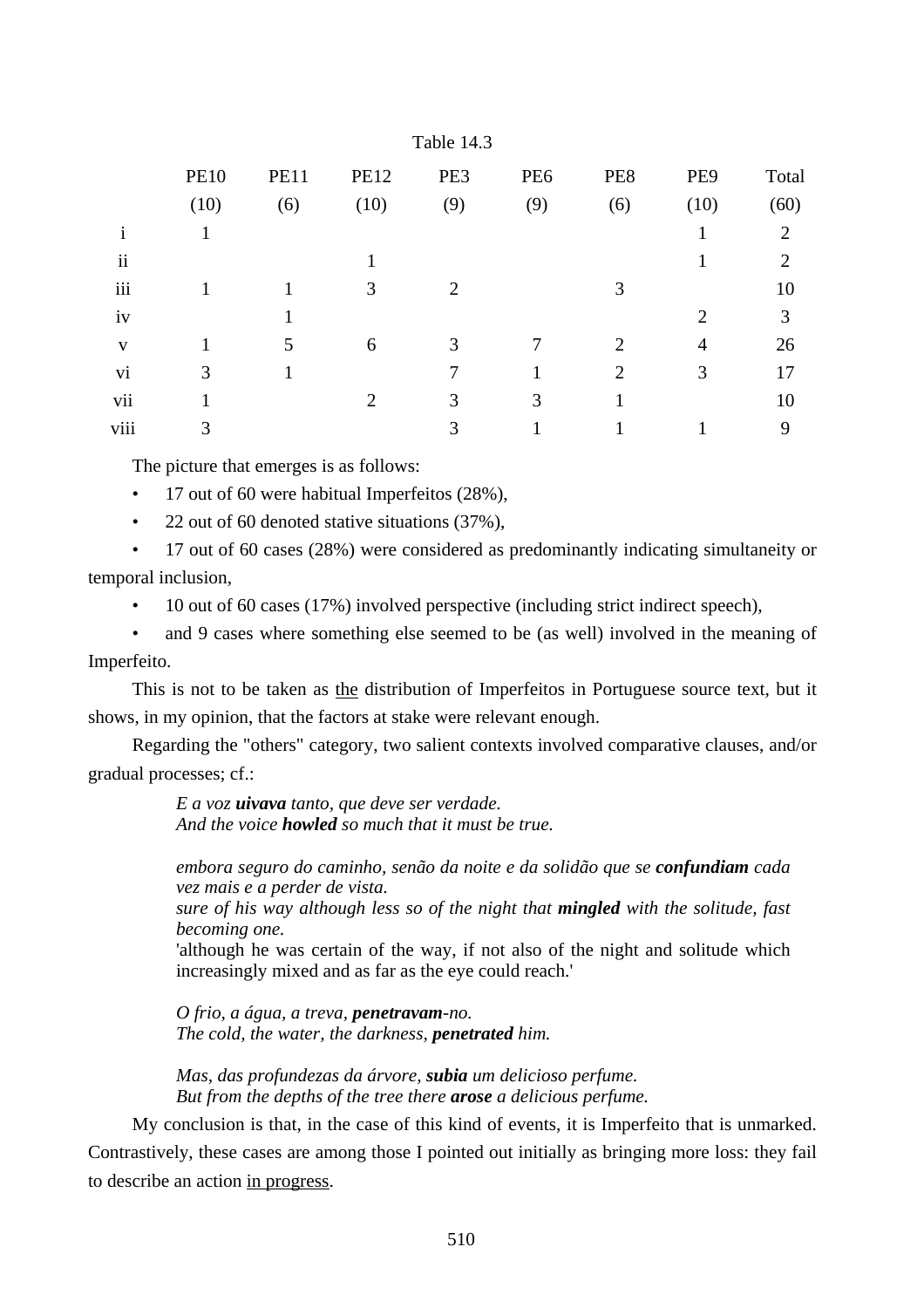Another context not taken into account in the classification was the specification of manner:

> *Ia de olhos baixos, temendo encontrar alguém conhecido He walked with his eyes down, afraid of meeting anyone he knew*  'He went with eyes in the ground, fearing to meet anyone known'

*E riam como uns perdidos que eram. And they roared like the condemned that they were.*  'And they shrieked with laughter.'

In the above examples, the emphasis seems to lie in the property of the action rather than on the action itself. Here, English simple past is non-commital, and thus translation is reasonably contents preserving.

As to the habituals, the English sentences are mostly vague regarding habituality. It was nevertheless interesting to note that something in the nominal domain was added to two out of the three negated habituals, which adds to my claim on the contrastive complexity of negation:

> *Agora, era certo e garantido que aquela alma ficaria lá pelo cemitério, sem descanso, trazendo uma mudança nova ao desconsolado ambiente em que não acontecia nada.*

> *Now it was assured and guaranteed that that soul would haunt the cemetery restlessly, bringing a new change to the disconsolate environment in which nothing ever happened.*

> 'Now, it was hundred per cent sure that that soul would remain there in the cemetery, restless, bringing a new change to the insipid environment where nothing happened.'

*E este pensar [...] não lhe facilitava a vida interior And this thinking [...] did nothing to calm his inner life*  'And these thoughts [...] did not make easy his inner life'

Finally, there was one case where the Imperfeito/Perfeito distinction was clearly lost (incidentally involving the remaining negated habitual):

> *O clarão recomeçou a encher a cela, mas não aumentou mais, nem ressoava* 4 *The glare again began to fill the cell, but it neither increased nor <i>resounded* 'The brightness began to fill the cell again, but it stopped increasing, and was not resounding'

Portuguese describes here the end of an (albeit gradual) event, thus located precisely in time, together with a property of the noise. The English rendering fails to transmit this subtle distinction.

## **14.3.2.3 Perfeito translated into English simple past**

 $\overline{a}$ 

I produced again a sampling of 60 Perfeito to simple past translations. This time, there was no set of previous classifications which seemed to be relevant, so I content myself here with reporting a few interesting observations.

<sup>4</sup> Note that the verb *aumentar* ('increase) is in Perfeito while *ressoar* ('resound') is in Imperfeito.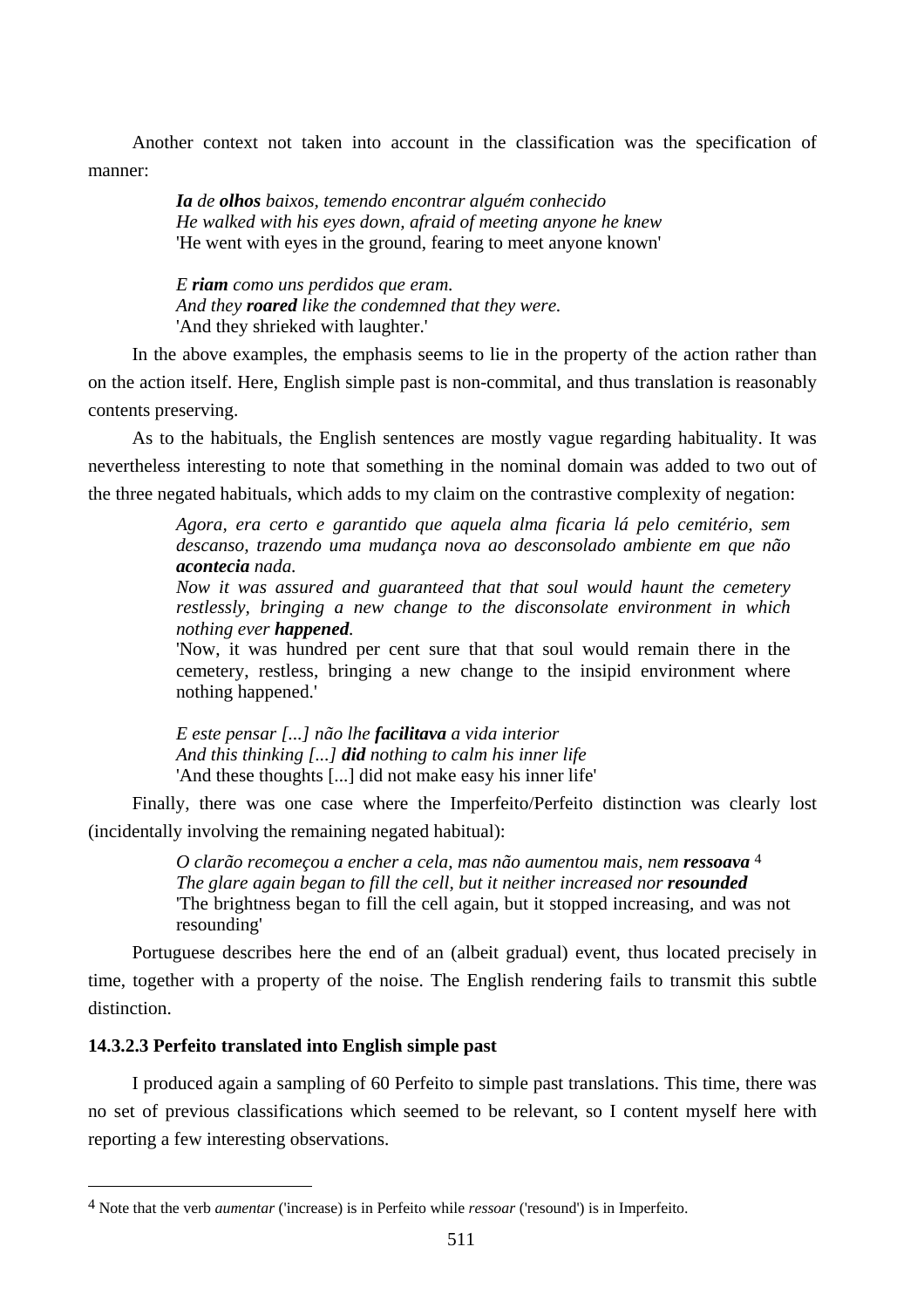There was only one clear stative in the sample, whose translation, in my opinion, failed to convey the added meaning of Perfeito:

> *Acreditas que eu amei esse escravo? Do you believe that I loved that slave?*  'I have loved that slave, can you believe it?'

In fact, neither does it make explicit the pastness of the property (i.e., the slave is dead), nor does it express what, in my opinion, is conveyed by the particular question at stake, and which is clear in my own English rendering, namely that "I" loved that slave is a fact (no matter the hearer believe it or not).

Then, there were three Portuguese acquisitions, whose eventive interpretations is clearly enforced by Perfeito, but which is left to context in the English rendering:

> *Os outros ouviram todos a sua pergunta, e compreenderam a inquietação dele. All the others heard his question and understood his worry.*  'The others heard all his question, and realized why he was worried.'

*Na confiança que de repente sentiu, gritou: With the confidence that he suddenly felt, the genie cried:* 

*O homem olhou-o com o mesmo olhar de polícia, e depois, com espanto, fixou as flores.* 

*The man looked at him with the look of a policeman and then, surprised, stared at the flowers.* 

I do not want to claim that there is loss in these particular translations, but that there could be loss if the eventive, delimited reading were not clear from the context.

Likewise, there were two cases where the Portuguese text depicts a completed situation whose completion is only (at most) hinted by the English text:

> *Marco Semprónio veio até junto do vulto agachado. Sob o manto, sem desagasalhar-se, tirou da bolsa moedas que tilintaram no lajedo. Marcus Sempronius approached the crouching figure. Beneath his mantle, without loosening it, he took coins from his pocket that tinkled on the flagstone.*  'Marcus Sempronius came near the crouching figure.'

*Não foi, porém, disso que ele tremeu. It wasn't for that, however, that he trembled.* 

In the first case, the English sentence does not indicate that first Marcus Sempronius came, and then he took the coins. In the second example, one complete shudder is conveyed, while, in English, "he" could go on trembling for all we know.

A similar situation arises in the next example: While in Portuguese one "run" only is clearly conveyed, i.e., a semelfactive event is grammatically expressed, in English nothing prevents a repeated running:

> *Tornou a fitar [...] o interlocutor, e uma perturbação o percorreu. Once again he fixed his gaze [...], and a troubling thought ran through him.*

The opposite lack of specification, that concerning the initial starting point, is visible in: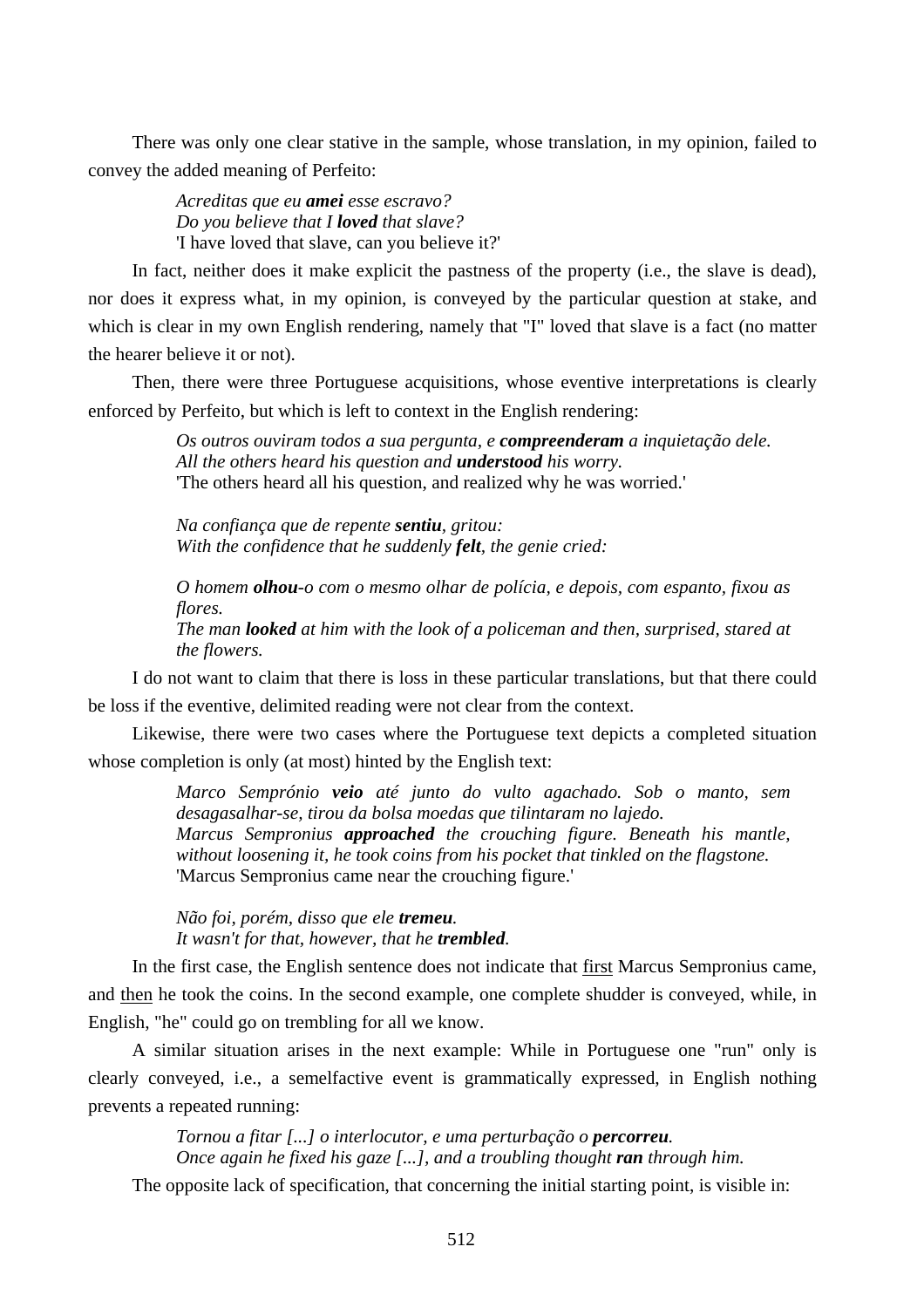*nela dois velhos imemoriais, emaciados, de repas gordurosas, fitaram-me. from it two long-forgotten and emaciated old men, with thin greasy hair, stared at me.* 

'on it two hystorical old men, emaciated, with greasy hair, set their eyes on me.'

In the Portuguese text, the stare begins at that moment, while in the English translation it could have been going on for some time.

There was one case where an event of changing state is expressed by an inceptive *be*. In this particular instance, there did not seem to be any danger of misunderstanding it for a stative situation:

> *Eu, que levei anos a [...], fiquei estarrecido. I, who had spent years [...], I was appalled.*  'I, who have spent years [...], got appalled.'

As far as the only two cases involving negation (broadly speaking) were concerned, neither featured any perceivable loss:

> *em vão procurou uma agradável recordação que [...] se salvasse do naufra'gio. in vain he searched for a pleasant memory that [...] would save him from his despair.*

'in vain he looked for a pleasant memory which [...] would resist the wreck.'

*Não levantou, porém, a cabeça para olhar em volta, para perscrutar o horizonte. He did not raise his head to look around or search the horizon.*  He did not raise, however, the head to look around, to scrutinize the horizon.'

This is probably due to the fact that Perfeito is unmarked with negation. Furthermore, there

is not much point on insisting on the initial or terminal points of non-existing events.

Looking now at quantified sentences, there was one case involving preposed *sempre* ('always'), which, interestingly, was translated into a stative predicate:

> *que escrever bem tu sempre escreveste desde muito pequeno for you always knew how to write well*  'since to write well you've always written since you were small'

There was also one case involving *nunca*. This time, the vagueness between quantification over occasions and a property holding in an extended now interval that the Portuguese text features is lost in the English translation, which had to choose the first:

> *Eu nunca falei de outra. I never spoke of any other.*  'I've never talked about another.'

Most cases of Perfeito (50 out of 60) corresponded to definite actions (or lack thereof) in the narrative sequence. However, some interesting cases where this was not the case appeared, as in:

> *sentindo os olhos da velhinha fitos nele, horrorizados com a monstruosidade dos castigos reservados a quem se entrega aos pecados da carne, sem se manter puro como veio ao mundo.*

> *feeling the old woman's eyes fixed on his, horrified at the monstrosity of the punishments reserved for those who surrender to the sins of the flesh, who*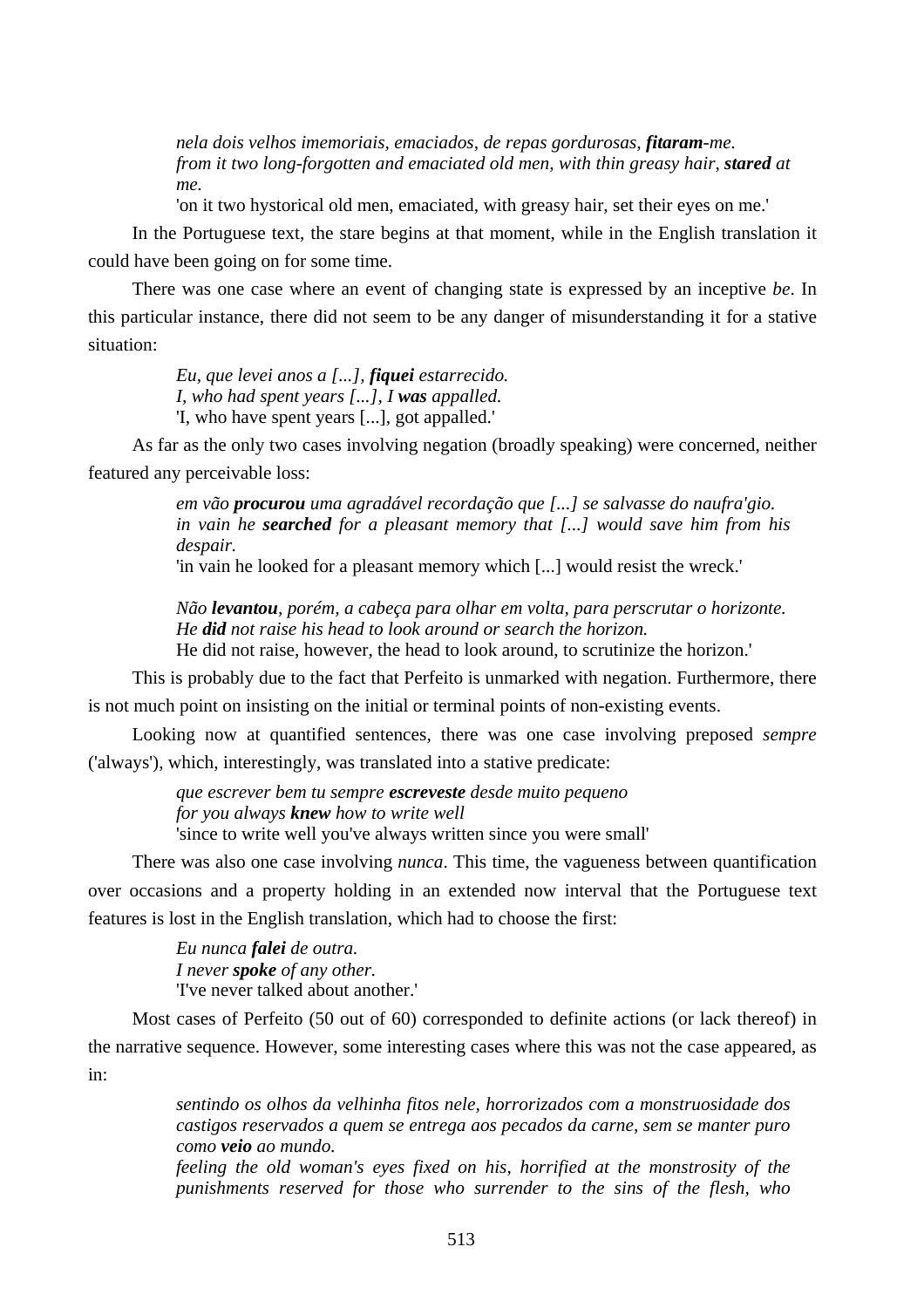*abandon the purity with which they came into the world.* 

'sensing the eyes of the old woman staring at him, horrified at the monstrosity of the punishments reserved to who indulges in the sins of the flesh, without keeping virtuous as he came to the world.'

While the Portuguese sentence expresses a generalization in the singular, English translates it into the plural, probably because present is not so strongly a rule-flavoured tense as Presente.

Summing up, simple past is employed in English to transmit the meaning of Perfeito, but it does not convey explicitly initial or final boundaries. In the cases where this is more relevant, some loss may result. There does not seem to be many alternatives in English to convey those, though, one exception being completive particles like *down* in:

> *o velho veio como uma seta, sentou-se ao meu lado, e perguntou-me flauteadamente: the old man approached me like an arrow, sat down, and asked me sprightly:*  'the old man came like an arrow, sat beside me, and asked me in a voice as a flute:'

## **14.3.2.4 The translation of** *já* **+ Imperfeito**

As mentioned above, contexts with *já* seem also relevant to an encompassing treatment of the distinction Perfeito/Imperfeito in Portuguese. I thus looked for the cases of co-occurrence of *já* with Imperfeito in the corpus.

Two different cases could at once be perceived. One with events, indicating that a given event was in process, where the main gist of *já* seemed to beis to indicate temporal closeness, i.e., to signal that the event had soon happened; cf. e.g.

> *A brutalidade sufocante e dilacerante penetrava-a já The suffocating and lacerating brutality was already penetrating her*

*Já as palavras tumultuavam nele Already the words rioted within him* 

From a contrastive point of view, it is interesting that every translation of *já* signalling an event in progress involves the word *already*, and that four out of six used the progressive (simply or (once) in a related construction); cf. e.g.:

> *retraía-se num palpitar ansioso, de que as mãos já se levantavam num gesto de repulsa drew back in an anxious throbbing, from which her hands were already rising in a gesture of aversion.*  'she retreated in an anxious palpitation, in which the hands already rose in a repulse gesture'

*Fr. Athelstan já lá dormia Friar Athelstan already lay sleeping there*  'Fr. Athelstan was already sleeping there'

Of the remaining two, one is very interesting because it indicates that the verb *ir* in Imperfeito with a location simply expresses an (intermediary) position implied by a given movement, as was correspondingly rendered in English: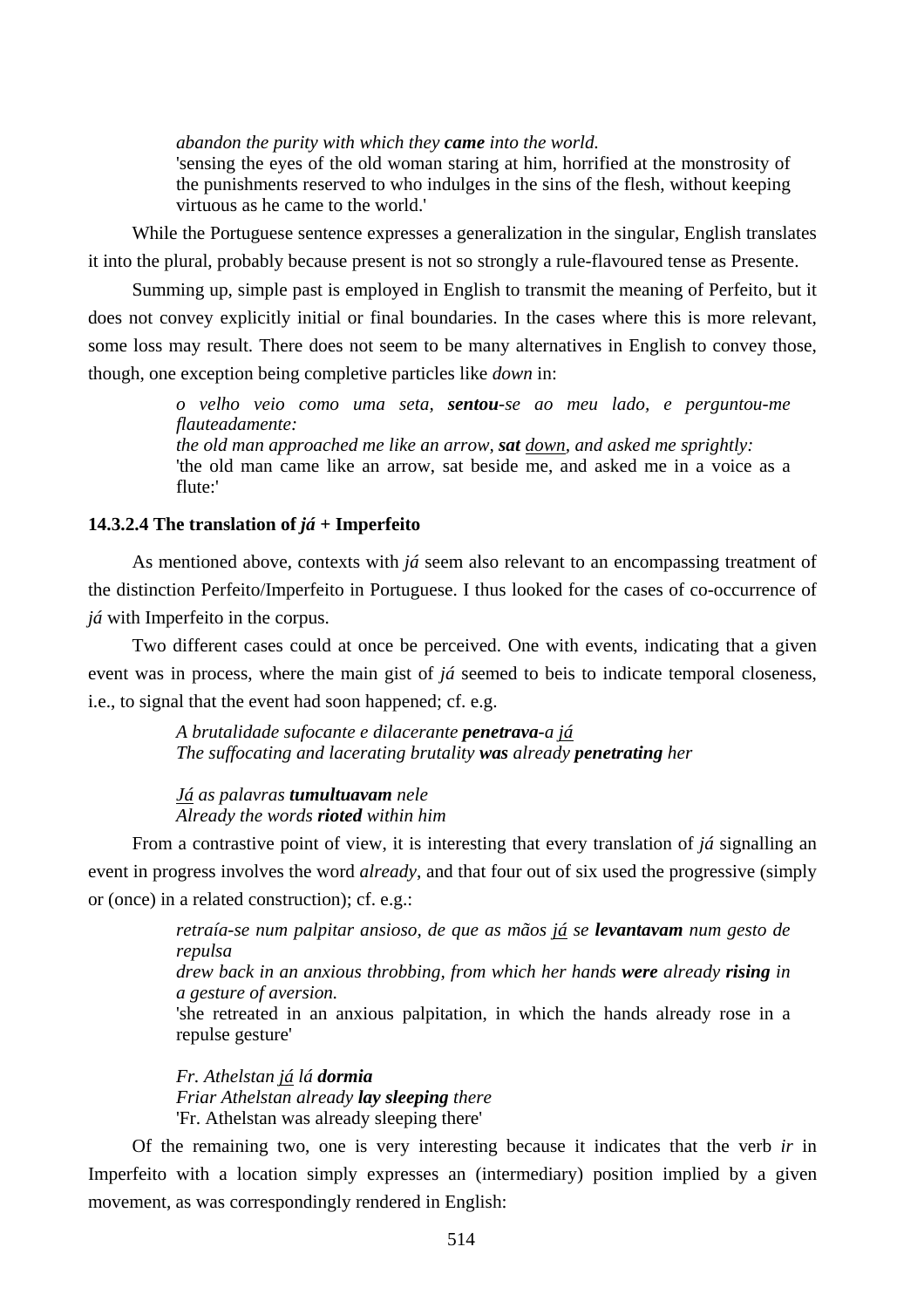*Não sei como, ia já a meio caminho da rua, I don't know how, but I was already halfway in the street*  'I don't know why, I was already halfway in the street'

The other clear patern of Imperfeito with *já* applies to states, hooking them temporally to the narrative time, i.e., establishing a temporal relation; cf.:

> *Já era tarde. It was already late.*

*na bolsa dos pais que tinham e eu já não or in the pocketbooks of parents they still had and I no longer did*

*Não pensavam já em matá-lo They no longer thought of killing him* 

To translate the Portuguese statives, there was much more variation in English: In some cases a similar pattern occurred, as the preceding examples show, but equally as frequently different means of expression were chosen. In the next sentence, the corresponding inceptive event was used instead:

> *Mais tarde, essas demonstrações ostensivas eram desnecessárias já Later, those ostentatious demonstrations became unnecessary*  'Later, these ostensive demonstrations were already unnecessary'

Also, *now* was used instead of *already*:

*atirou-se sobre o cadáver -- porque era um cadáver já --, threw herself on the corpse -- for it was now a corpse --*  'she threw herself over the corpse -- because it was already a corpse --'

And, in this last example, a pluperfect was employed, resulting, in my opinion, in a poor translation:

> *passou a ser, mais do que já era, a minha vida began to be, more than it already had been, my life.*  'became, more than it was already, my life'

From a contrastive point of view, a further case emerged, that of *já* applied to acquisitions. In such a context, *já* seems to measure the distance between the inception event and the current stative situation, additionally implying that the state corresponds to a gradual, or at least foreseeable, situation.

For example, when you approach something you eventually see it and will see it better and better, as in the next example, already discussed in Chapter 11 because it concerns a perception event:

> *Já via o quarteirão por detrás do qual repousava o Castanheira. Now he saw the section behind which Castanheira lay.*  'He could already see the quarter behind which Castanheira rested.'

The translator used an English acquisition for translating the Portuguese acquisition. But because the simple past contrasts with *could* for this kind of verbs (verbs of perception), I believe its choice overemphasizes the event connotation (as if it were *Suddenly, he saw it*), and thus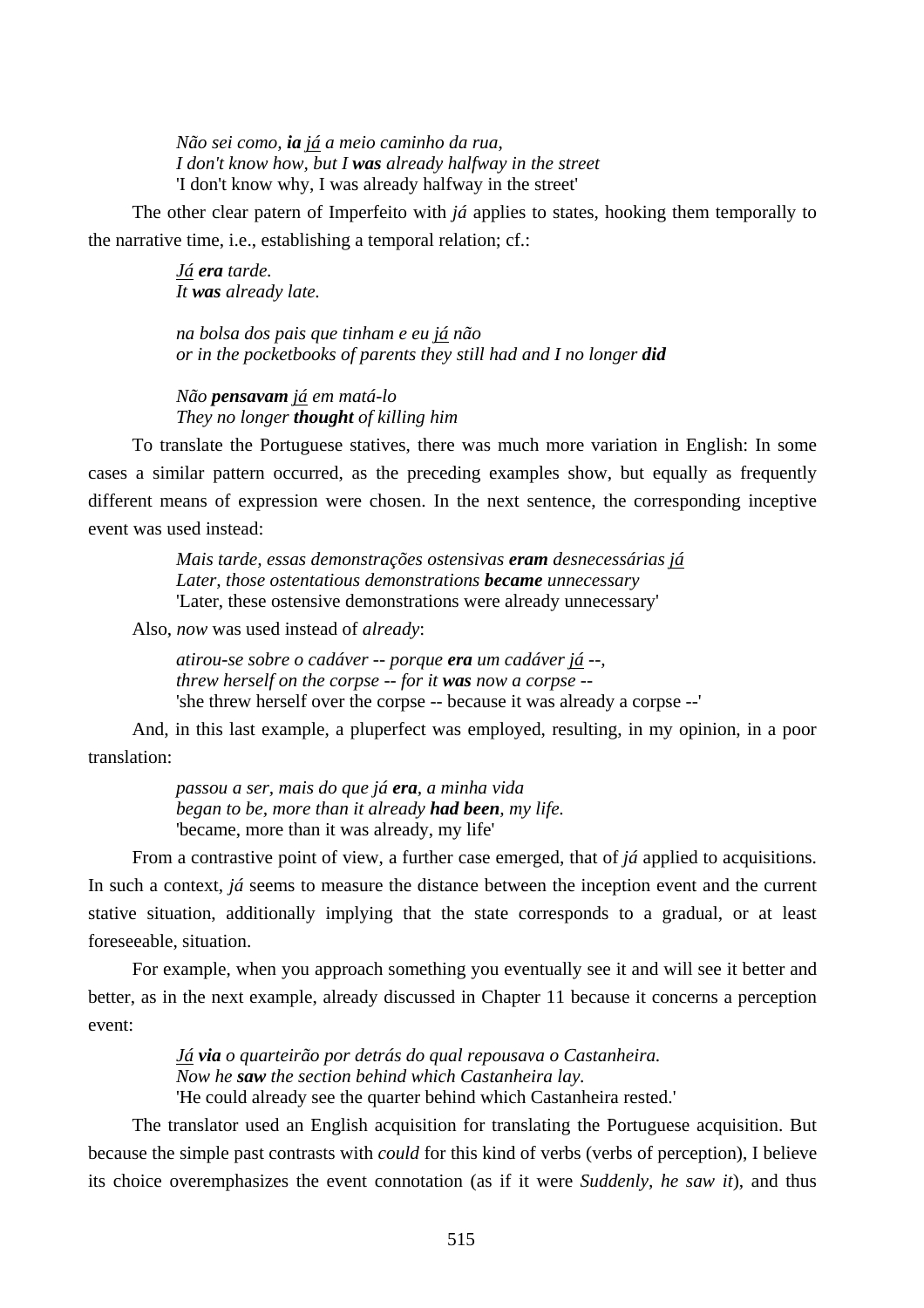misses both the visual ability and the durativity conveyed in the Portuguese original.

Similarly, when you repeat something many times you eventually learn it by heart:

*e os gestos do amor tão poucos que os sabia já de cor. and the gestures of love so few that he had long known them by heart*  'and the gestures of love so few that he already knew them by heart.'

This case uses a pluperfect, thus succeeding in conveying both a previous occasion and a result state. *Long*, however, is nowhere conveyed by the Portuguese original (as noted in Section 7.1.1.2, the Portuguese sentence does not indicate the distance between the learning and the current time).

The following example involves syntactic restructuring:

*e até parecia que nem já se lembravam de que haviam pensado nisso nor did they even seem to remember that they had thought of doing so*  'and it even seemed as if they no longer remembered they had thought about it'

Finally, in the next example, a free translation, the translator chose to invoke an action with a result:

> *-- Quere-as? -- e as flores já se alteavam nas mãos do outro. "Do you want them?"--and he placed the flowers in the other man's hands.*  '"Do you want them?" and the flowers already rose in the other's hands.'

In any case, it is but fair to say that acquisitions with *já* posed the most problems for translation.

For completeness's sake, I present the remaining example, which corresponds clearly to what I called the conditional use of Imperfeito in Chapter 10:

> *Mas com dia não chegava já. But there was no way he could arrive by daylight.*  'But by daylight he no longer would arrive.'

In fact, one could paraphrase this example by *There was no longer ta chance that he might arrive by daylight*.

Summing up, this investigation was not particularly illuminating as far as translation of Imperfeito to simple past was concerned, although it threw some light into the meaning of *já*. The only clear translation regularity was that statives with *já* were often translated by simple past with *already* or *now*. But since statives without *já* were also most of the times translated by simple past, it seems that the co-occurrence of *já* is a factor that weakens such general rule, instead.

#### **14.4 Imperfeito and Perfeito as translations of simple past**

Let me now investigate which factors influence the translation of simple past into either Portuguese tense, and whether the Imperfeito/Perfeito opposition is a covert distinction in English.

## **14.4.1 Distribution on a test sample**

The first method I followed was again to make a random selection of 50 cases of each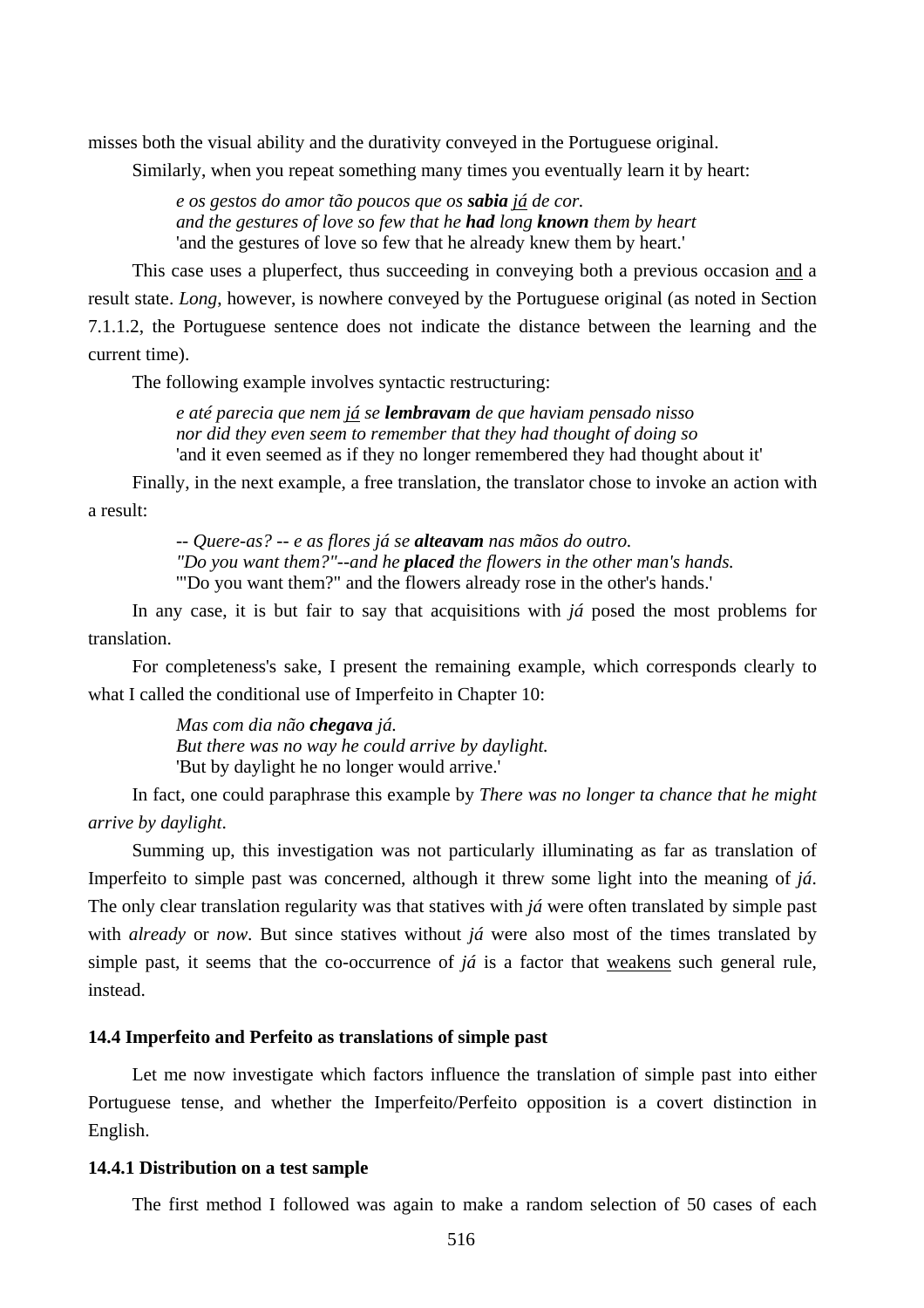translation and look for regularities and/or interesting contrastive phenomena.

According to the analysis of the Imperfeito/Perfeito distinction presented above, one would expect to find mainly cases of addition by translation (or alternatively, of loss of a meningful vagueness in the English source). This was actually confirmed by several examples.

In the next translation pairs, the difference between Perfeito and Imperfeito is of clear consequence for the sequencing of two different actions. While in English the exact temporal relationship between the two events is left vague (or to the readers' discretion), it must be decided by the translator in order to render the sentences in Portuguese. I believe that the following cases may be interpreted differently, however irrelevant such details may be in general:

> *"I am sorry, my friend," he said, and his shoulders rose a little to indicate that the misfortune was no fault of his.*

> *-- Lamento muito, meu amigo -- disse ele. E erguia um pouco os ombros para mostrar bem que não tinha culpa nenhuma daquela contrariedade.*

> 'I am very sorry, my friend" said he. And he raised (Imperf., at the same time) a little the shoulders to show well that he had no fault whatsoever in that annoyance.'

> *The hot sun beat on the earth so that Kino and Juana moved into the lacy shade of the brush, and small gray birds scampered on the ground in the shade. O sol ardente causticava tanto a terra que Kino e Joana tiveram de procurar a*

> *sombra rendilhada dos arbustos, donde pássaros fugiam apressados.*  'The burning sun cauterized so much the earth that Kino and Juana had to look for the lacy shadow of the bushes, from where birds escaped (Imperf., at the same time) hastily.'

> *"We must go west," he said, and his eyes searched the stone shoulder behind the cleft.*

> *-- Temos de ir para oeste -- disse ele, enquanto fixava a proeminência da rocha do outro lado da garganta.*

> '"We must go west", said he, while he stared (Imperf.) at the rock shoulder on the other side of the gorge.'

One regularity that emerged was that Imperfeito was chosen for the majority of extended unbounded actions that were mentioned in the English text (10 instances out of 14), and which were thus considered by the translator as background description or perspectivated; cf. e.g.:

> *He looked down in wonder at his split knuckles and at the blood that flowed down between his fingers.*

> *e ficou a olhar pasmado para os dedos feridos e para o sangue que deles escorria.*

> 'and he started looking, astonished, at the wounded fingers and the blood that dropped from them.'

> *And the sun beat down on the streets of the city and even tiny stones threw shadows on the ground.*

> *O sol causticava as ruas da cidade e até as pedras mais pequenas desenhavam sombras no chão.*

> 'The sun cauterized the streets of the town and even the smallest stones drew shadows on the ground.'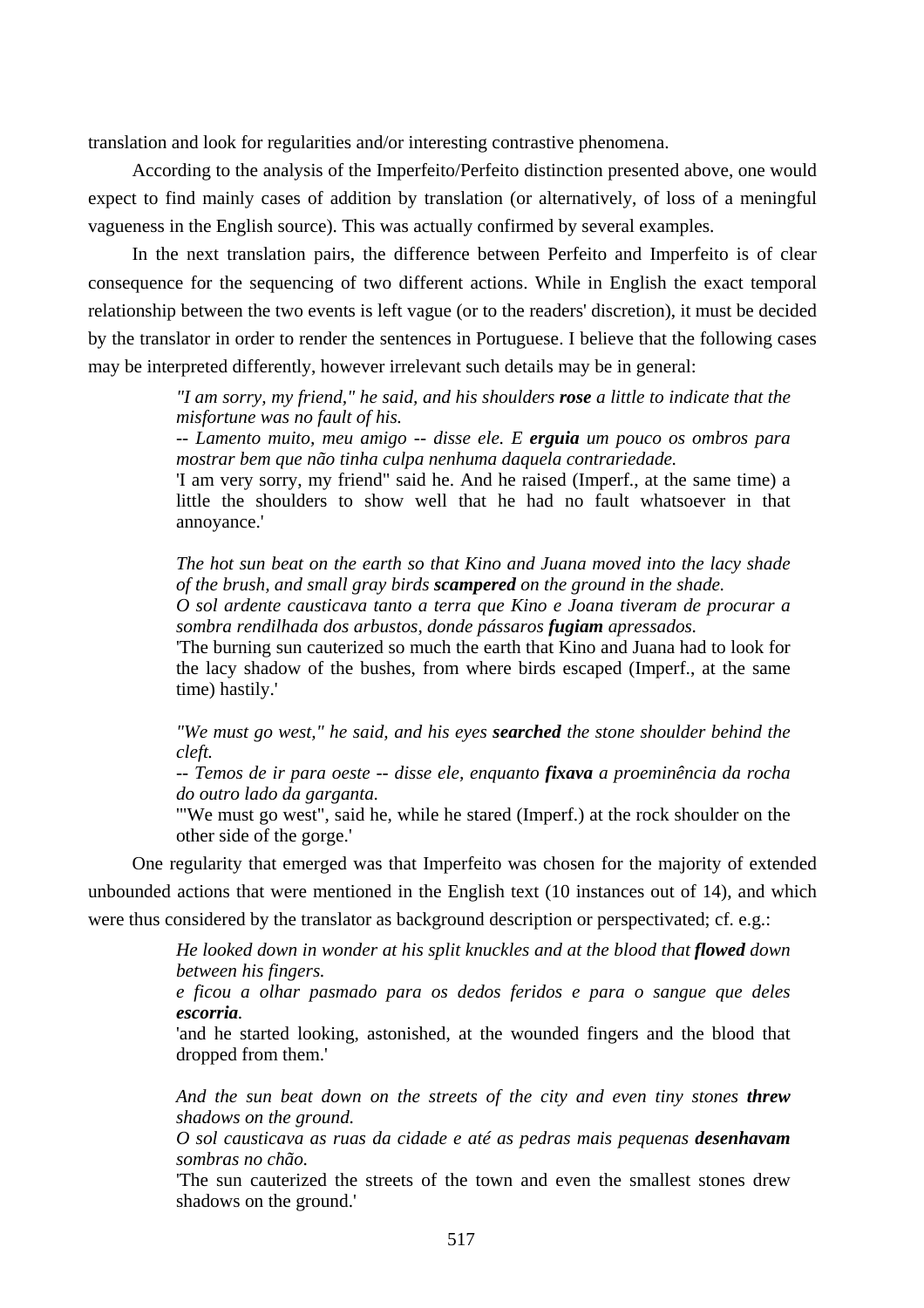This was not necessarily always a good choice, though. In my opinion the next examples feature clear translation mistakes:

> *The third man scrabbled away like a crab, slipped into the pool, and then he began to climb frantically*

> *O terceiro homem arrastava-se como um caranguejo, escorregara até à lagoa e começou a trepar freneticamente*

> 'The third man was dragging himself like a crab, he had slipped to the lagoon and he started to climb up frantically'

*The procession crowded close the better to see and hear. A procissão comprimia-se para ver e ouvir melhor.*  'The procession was condensing to see and listen better.'

The two next examples, on the other hand, clearly demonstrate that, in any case, the choice is not lexically driven:

> *Juana carried Coyotito on her back, covered and held in by her head shawl, and the baby slept*

> *Joana levava Coyotito às costas, enfiado no xale. O pequeno dormia* 'Juana took Coyotito upon the back, slipped into the shawl. The baby was sleeping'

> *In the heat of the day Kino relaxed and covered his eyes with his hat and wrapped his blanket about his face to keep the flies off, and he slept.*

> *No pino do calor, Kino esmoreceu. Puxou o chapéu para os olhos, cobriu a cara com a manta por causa das moscas e adormeceu.*

> 'In the heat of the day, Kino slackened. He pulled the hat over the eyes, covered the face withe the blanket because of the flies and felt asleep.'

Let me now present some examples where, though the action is extended and unbounded, the translator chose Perfeito:

> *Greedy fingers went through his clothes, frantic fingers searched him Dedos ávidos percorriam-lhe o fato, dedos frenéticos rebuscaram-no.*  'Greedy fingers ran through his clothes, frantic fingers ransacked him.'

*and the canoe creased the water and hissed with speed. e o barco cortou o mar, tão veloz que assobiava.*  'and the boat cut the sea, so quick that it hissed'

*Kino and Juana walked through the city as though it were not there. Kino e Joana atravessaram a cidade como se ela não existisse.*  'Kino and Juana crossed the city as if it did not exist.'

In these cases, I would say there was really free choice, i.e., I cannot think of more reasons that could be adduced to defend one of the choices than the other.

As regards the nine clear statives, two of them were rendered by Perfeito. While the first case could be interpreted as inceptive, I disagree with the translator's choice in the second one;  $cf.$ 

> *And the morning of this day the canoes lay lined up on the beach; Na manhã daquele dia os barcos ficaram na areia.*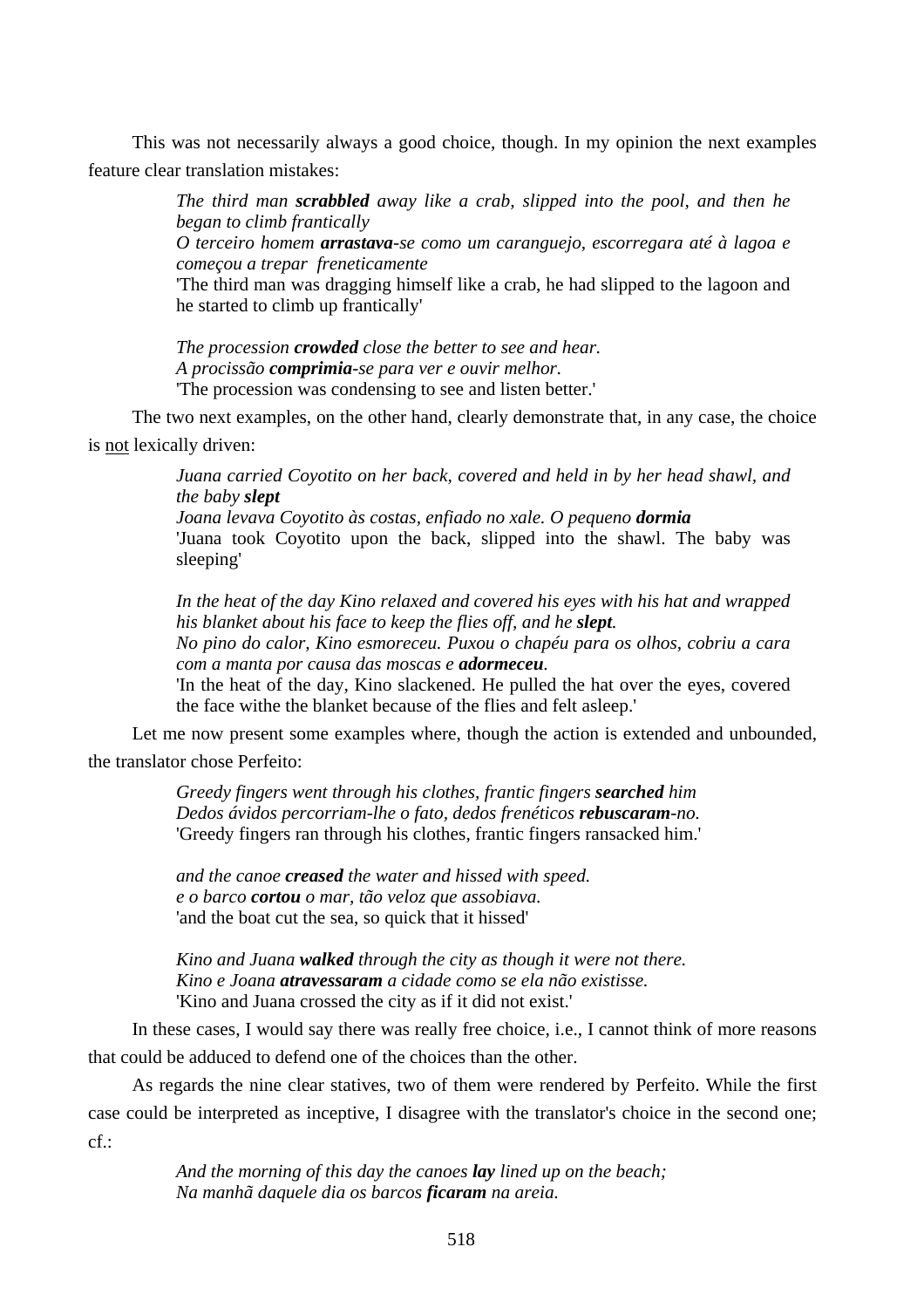'On the morning of that day the boats remained ashore.'

*Each of the three knew the pearl was valueless. Qualquer dos três achou que a pérola não valia nada.*  'Any of the three considered that the pearl was worth nothing.'

In three cases, a possibly semelfactive action was rendered as a rule or a series of actions:

*He was the elder, and Kino looked to him for wisdom. Ele era o irmão mais velho e Kino esperava os seus conselhos.*  'He was the eldest brother an Kino waited for his advice.'

*To one he said, "I think they have gone south along the coast to escape the evil that was on them." And to another,* 

*A um dizia: "Talvez eles tenham ido para o sul para fugir à pouca sorte que os perseguia." E a outros:* 

'To one he would say: "Maybe they have gone south to run away from the bad luck that hunted them." And to others:'

*A foolish madness came over him so that he spoke foolish words. Apoderou-se dele uma loucura tal que dizia os maiores disparates.*  'Such a madness took over him that he would say the worst nonsense.'

In addition, and as already discussed in Section 10.2.5 above, there was a fair number of cases (eight) whose translation into Imperfeito highlighted (or added) an habitual, property-like connotation, not so obvious in the original. Examples are:

> *And the night mice crept about on the ground and the little night hawks hunted them silently.*

> *Os ratos da noite corriam colados à terra e os pequenos falcões nocturnos caçavam-nos sem ruído.*

> 'The night mice ran near the ground and the small night hawks hunted them without noise.'

> *Kino's lips were thin and his jaws tight, and the people say that he carried fear with him*

> *Kino tinha os lábios cerrados e as maxilas apertadas. E as pessoas diziam que ele arrastava o terror consigo*

> 'Kino had the lips closed and the jaws tight. And people said that he dragged terror with him'

Finally, it is probably not accidental that two out of the three (previously presented) examples featuring habituality addition involve assertion verbs, a very common kind in the corpus examined (and probably in narrative in general): eleven instances in the present sample. Incidentally, it was also pointed out by Matveyeva (1985) as a typical situation where different translators (from English into Russian) would take different decisions.

Two further cases involving the translation of these verbs in Imperfeito seem worth mentioning. In the next example, the use of Imperfeito explains the action, while Perfeito would merely describe it:

> *Juan Tomás cautioned his brother. João Tomás prevenia-o:*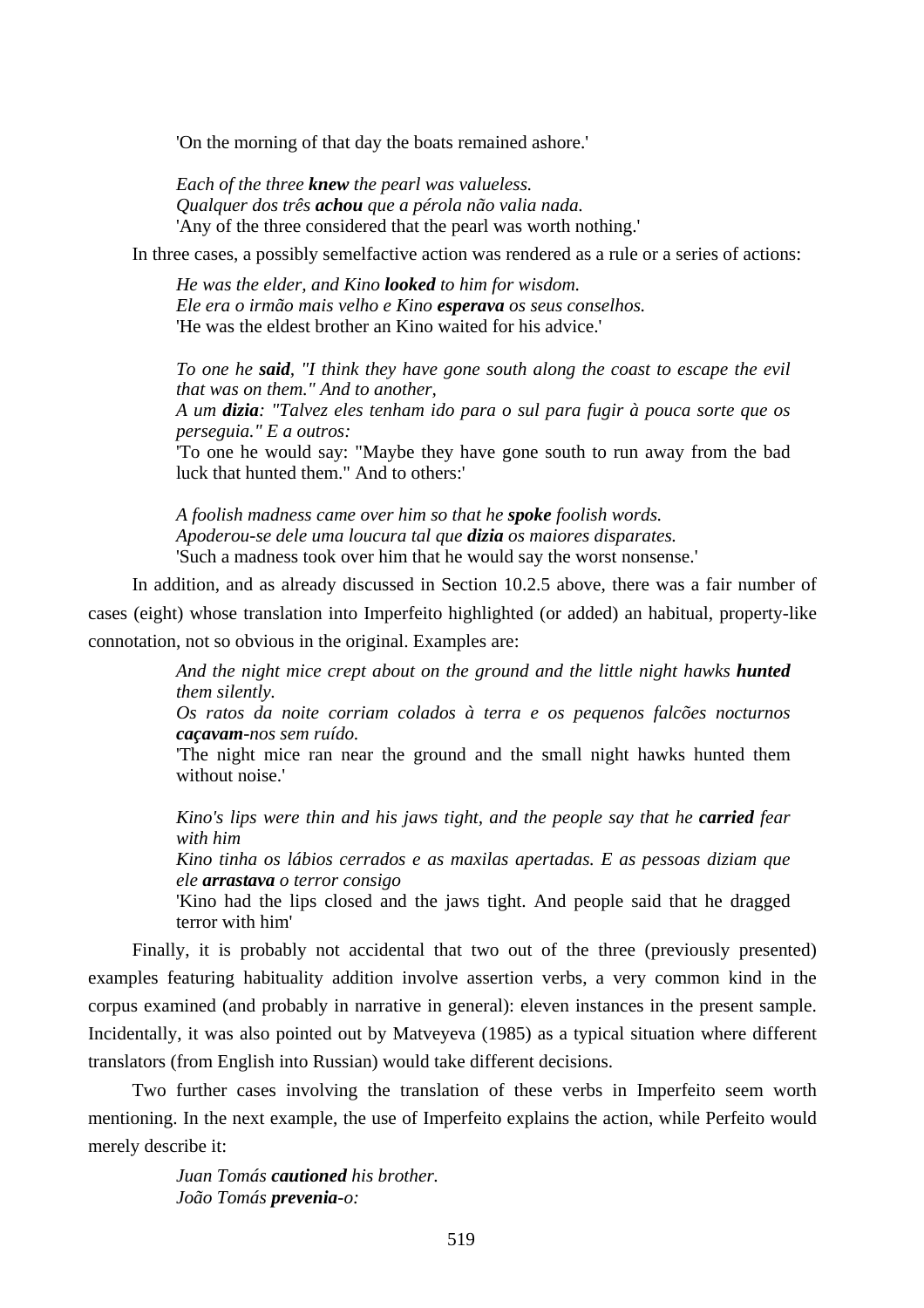'Juan Tomás warned (Imperf.) him:'

*And one man said that he would give it as a present to the Holy Father in Rome. Another said that [...] Um dizia que a daria de presente ao Papa, em Roma; outro, que [...]*  'One said that he would give it as a present to the Pope, in Rome; another that [...]'

In the second case, by contrast, and even though the Portuguese rendering could also be interpreted as habitual, the sentence can be read as describing one single action performed by an unspecific neighbour, to which Perfeito would add too much definiteness, contradicting the irrelevance of who said it and when.

If my analysis is right, this indicates yet another distinction that is made in Englsh through the choice between *one* or *a(n)*, and which in Portuguese is again due to tense. (Once again, I suspect that the two distinctions will not be co-extensive, like all other cases discussed in the present disertation.)

## **14.4.2 The translation of simple past and frequency adverbials**

Another path I followed was to look for frequency adverbials in the English (original) text. According to Smith (1978:70), in English "an adverbial of frequency signals the habitual sentence". Since habituality necessarily corresponds to translation into Imperfeito, this seems to be a case where translation could be reasonably predicted. Vlach, on the other hand, contends that "frequency adverbials very often occur in non habitual sentences" (Vlach, 1993:240), and presents examples like *John is selling ten cars a week* as evidence for his claim.

It is thus interesting to observe contrastive data on this respect.

First of all, let me note that, in the sample of 50 clauses discussed above, there were three cases with a frequency adverbial, all translated by Imperfeito:

> *And every year Kino refinished his canoe Por isso todos os anos Kino barrava o seu barco*  'Therefore every year Kino smeared his boat'

*Juana walked in darkness for a moment and in light the next. E Joana caminhava, ora às escuras, ora iluminada.*  'And Juana walked, now in the dark, now in light.'

*he moved in zigzags, and sometimes he cut back to the south and left a sign and then went toward the mountains Avançava em ziguezague, voltava muitas vezes para o sul, deixando indícios de passagem, e, depois, encaminhava-se para as montanhas*  'He advanced in zigzags, he turned often to the south, leaving clues of passage, and, then directed to the mountains'

In addition, the following case, not adverbially specified in English, got an idiomatic translation with a frequency adverbial in Portuguese:

> *Here, one would pause and look at the earth, while the other joined him. De vez em quando um parava a inspeccionar o chão e o outro aproximava-se.*  'Once in a while one stopped to inspect the ground and the other approached him.'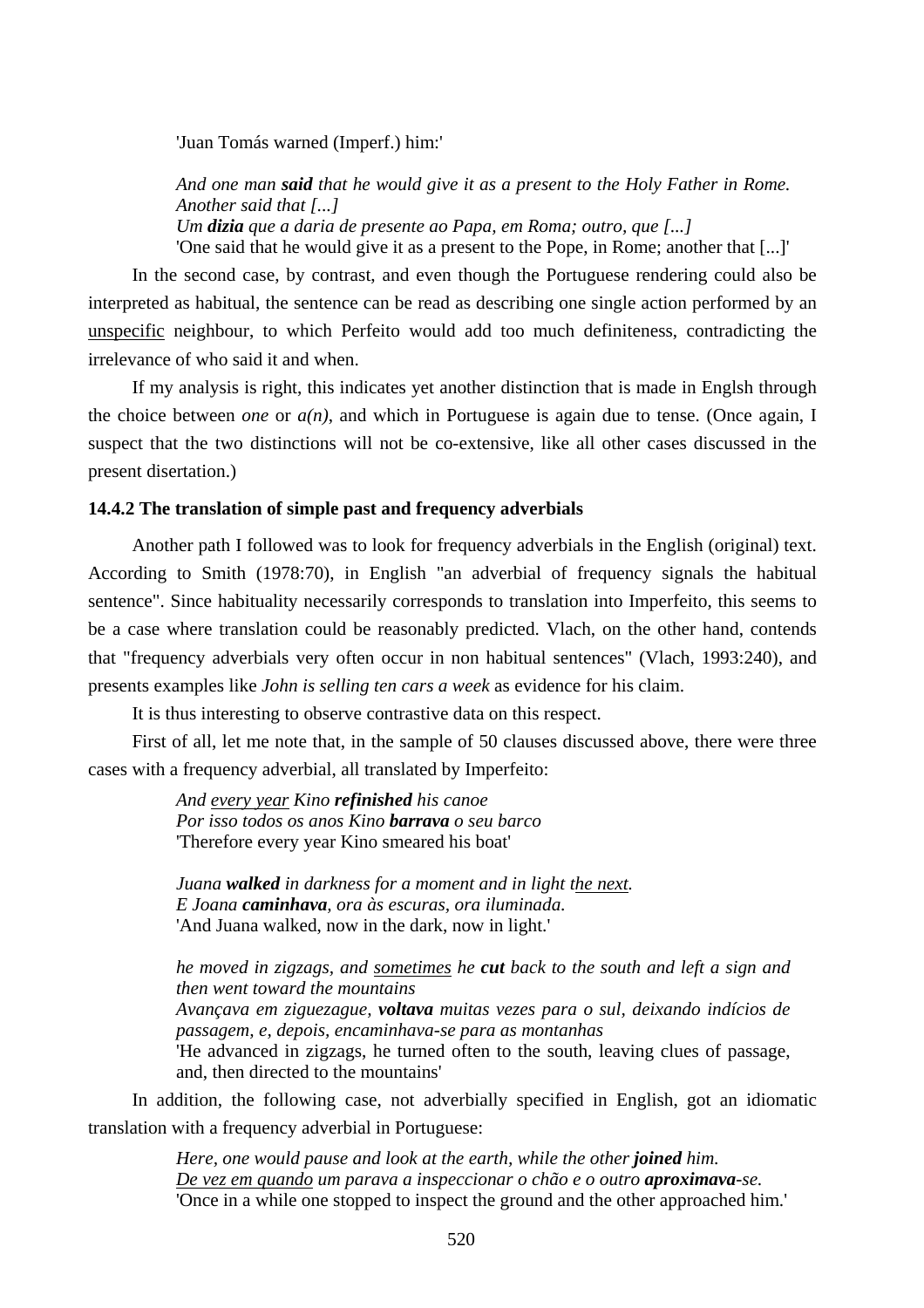I will not be concerned with such cases in the present section, though, since they either reflect other forms to convey frequency and/or repeated action in English, or correspond to addition by the translation. Here, I want to investigate the cases where frequency is already present in the English text.

Frequency was expressed fairly rarely, though (the random sample was far from representative in this respect: it contained a proportion of frequency-specified clauses considerably higher than average). *Frequently*, *usually*, *at times* and *rarely* did not appear at all in the corpus, and *often* and *sometimes* occurred only 2 and 6 times, respectively. Furthermore, only two instances involved simple past (one of which was already displayed above):

> *Sometimes it rose to an aching chord that caught the throat, saying às vezes atingia um tom de sofrimento que apertava a garganta e que dizia:*  'sometimes it attained a suffering tone which tightened the throat and said:'

Words in *-ever*, although a little more frequent (eight in total), co-occurred only three times with the simple past, and, even then, were not translated by either Perfeito or Imperfeito, but by Imperfeito do conjuntivo; cf. e.g.:

> *wherever enough earth collected for root-hold, colonies of plants grew onde quer que a terra fosse bastante para as raízes se cravarem, brotavam ilhas de plantas:*

'wherever the earth were enough for roots to rivet, sprouted islands of plants'

The remaining cases of adverbial frequency specification involved two cases of *now and then*, and one instance of *every time* and *in the times when* each:

> *It was fed by shadepreserved snow in the summer, and now and then it died completely*

> *que era alimentado pela neve que as sombras ali conservavam mesmo no Verão. De vez em quando morria por completo*

> 'which was fed by the snow that the shadows kept there even in the summer. Once in a while it died completely'

> *And now and then a great jackrabbit, disturbed in his shade, bumped away and hid behind the nearest rock.*

> *E de vez em quando uma grande lebre, sentindo violada a sua sombra, saltava e escondia-se por detrás da rocha mais próxima.*

> 'And once in a while a large jackrabbit, feeling its shadow violated, jumped and hid behind the closest rock.'

*for every time it fell over an escarpment the thirsty air drank it porque, cada vez que ele caía sobre uma escarpa, o ar sedento absorvia-o*  'because, each time it fell over an escarpment, the thirsty air absorbed it'

*In the times when the quick rains fell, it might become a freshet Na época das grandes chuvas, tornava-se numa corrente*  'At the time of the great rains, it became a stream'

Finally, and even though in isolation such expressions are vague, I looked for adverbials denoting parts of the day, of the week or of the year. The only two found were indeed habitual (or, at least, were interpreted thus by the translator):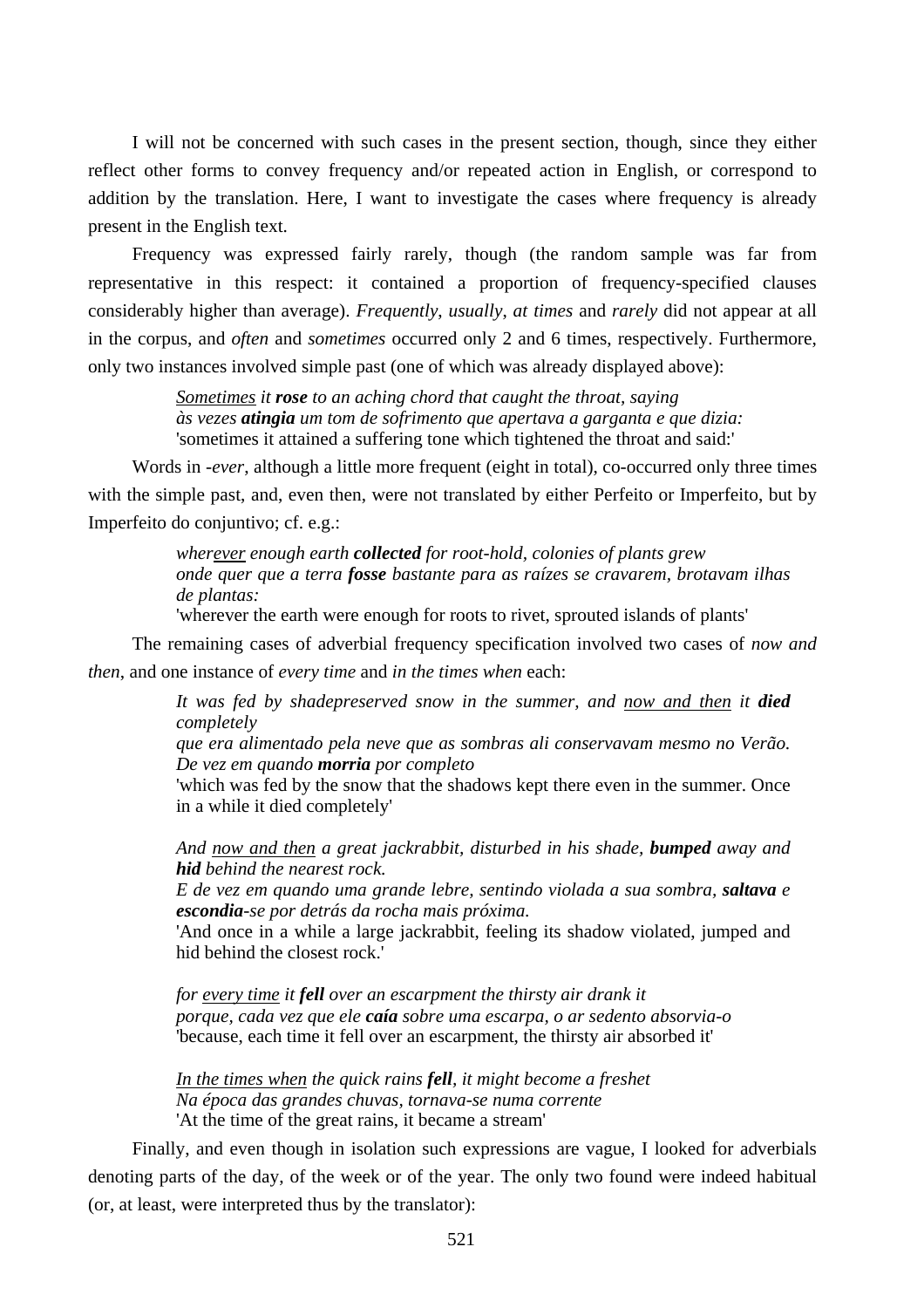*And the birds which spent the day in the brushland came at night to the little pools E os pássaros, que passavam os dias nos matos, vinham de noite às lagoas*  'And the birds, who spent the days in the woods, came at night to the pools'

*It was fed by shadepreserved snow in the summer, que era alimentado pela neve que as sombras ali conservavam mesmo no Verão.*  'which was fed by the snow that the shadows kept there even in the summer.'

Except for one case where a simple noun phrase was used, all other cases were translated by Imperfeito. This seems enough evidence to conclude that frequency adverbials do call for translation into this Portuguese tense, be it because they describe habituality (6 cases), or, simply, an indefinitely bounded situation (4 cases). It appears that neither language formally distinguishes between the two kinds of situations.

As to *always* in connection with the simple past, it always corresponded to habitual situations. Accordingly, sentences with *always* were mainly translated by Imperfeito (Presente, in one case):

> *And as always when he came near to one of this race, Kino felt weak and afraid and angry at the same time. e, como sempre que se aproximava de um daquela raça, Kino sentia fraqueza, pavor e fome ao mesmo tempo.*

> 'and, as whenever he approached one of that race, Kino felt weakness, terror and hunger at the same time.'

*But nearly always it gushed out, cold and clean and lovely. Mas, quase sempre, jorrava fresco, transparente e delicioso.*  'But, almost always, it outpurred cold, transparent and delicious.'

*but nearly always it was a lean little spring. Mas, a maior parte do ano, era um estreito regato.*  'But, for most of the year, it was a narrow brook.'

*Now he came to the canoe and touched the bow tenderly as he always did. Quando chegou ao barco, acariciou-lhe a proa ternamente, como sempre fazia.*  'When he arrived to the boat, he caressed the bow tenderly, as he always did.'

*and on the fear came rage, as it always did. Mas, como sempre acontece, o medo trouxe a raiva.*  'But, as always happens, fear brought rage.'

*And he didn't know whether or not it was always a little blue. Não sabia se era normal, ou não, aquele azul.*  'He did not know whether it was normal, or not, that blue.'

*He was trapped as his people were always trapped Estava peado, como todos os da sua raça sempre tinham estado* 

This latter example has been discussed in several other places above; it suffices here to say that it involves a passive form, contrasting thus with the other examples. The preceding one, incidentally, translates a temporal regularity into a normalcy assertion.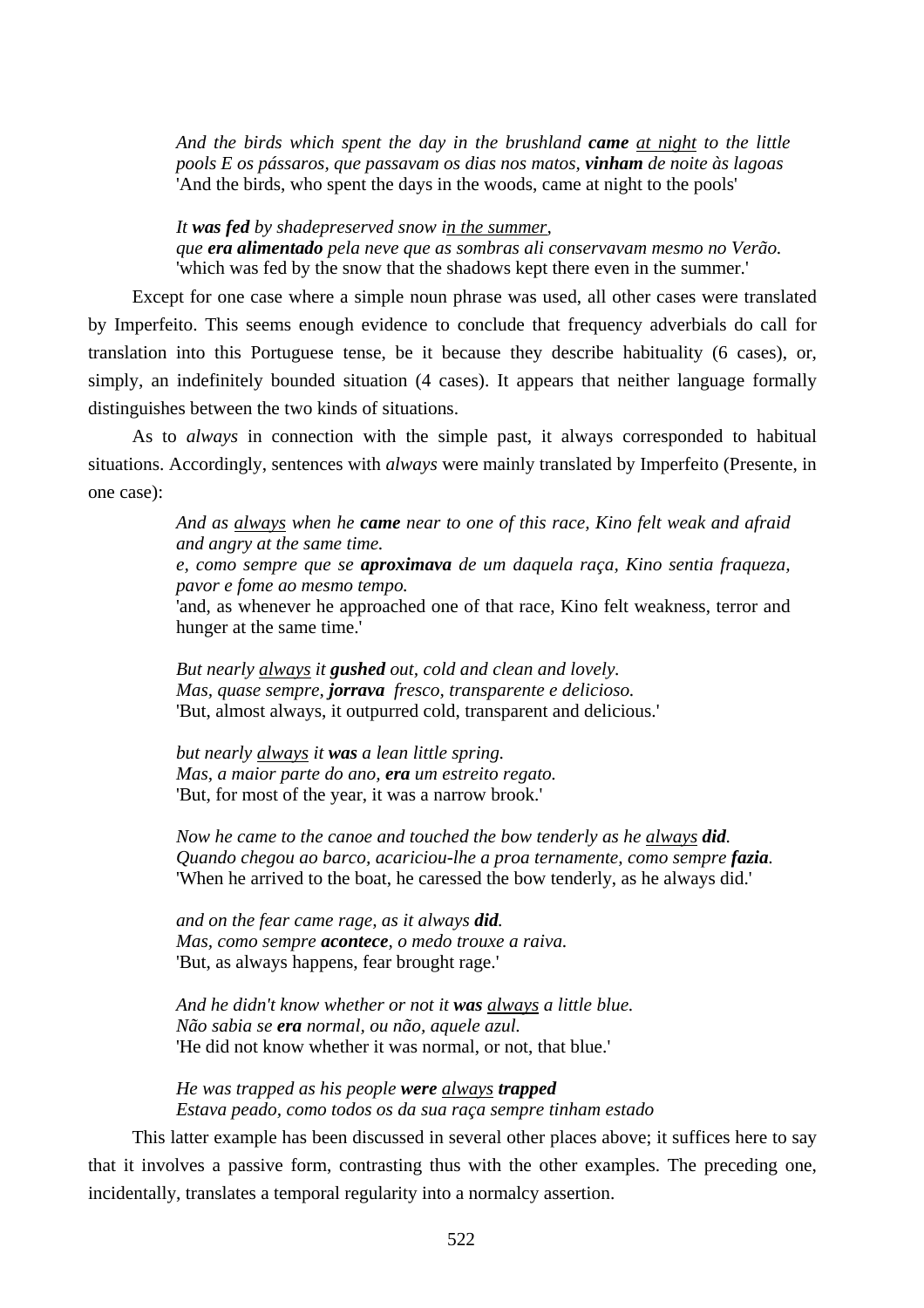With the adverb *never*, things are not so clear cut, neither in monolingual interpretation nor in translation. One of the four instances is clearly habitual:

> *The doctor never came to the duster of brush houses. o médico não vinha nunca àquele lugarejo de cabanas.*  'The doctor never came to that hamlet of huts.'

Another expressed negation in an extended (but definite) period. Interestingly, it was rendered by a non-finite clause in Portuguese:

> *All night they walked and never changed their pace. Caminharam toda a noite sem abrandar o passo.*  'They walked all night without slackening speed.'

The two remaining ones, however, concerned an extended now, or, at least, an indefinite period (bounded by the narrative limits). For example, it is understood from the context that the doctor's eyes did not leave Kino's while he was there; not for ever.

> *The doctor shrugged, and his wet eyes never left Kino's eyes. O médico encolheu os ombros, e os seus húmidos olhos nunca mais se afastaram de Kino.*  'The doctor shrugged, and his humid eyes no more moved away from Kino.'

*And he was never heard of again and the pearls were lost. Mas nunca mais ouviram falar nele e as pérolas desapareceram.*  'But they no longer heard about him and the pearls disappeared.'

In both cases, not only was Perfeito employed, which is the unmarked tense with *nunca*, but the expression *nunca mais* (literally, 'never more') was used, clearly indicating that no quantification over events, but over time, is meant.

## **14.4.3 Imperfeito with** *já* **as translation of simple past**

Finally, and even though there was no case of Perfeito with *já* as translation of simple past, as noted in Section 12.4.4, there were many cases of Imperfeito with *já*, and are thus worth while to look at closely.

In fact, there were 41 cases of Imperfeito with *já* as translation of simple past, 8 of which corresponded to *já não* ('no longer'). Surprisingly, only one case featured the standard (back)translation, namely:

> *When they moved on it was no longer panic flight. Quando recomeçaram a andar, já não era uma fuga desesperada.*  'When they restarted walking, it was no longer a desperate flight.'

No case of *already* + simple past was found. Rather, the most frequent overt pattern in English was a stative sentence containing *now*, in 7 cases; cf. e.g.:

> *Now he was not confused, for there was only one thing to do, Agora já não estava perturbado. Já só havia uma coisa a fazer.*  'Now he was no longer disturbed. There was already only one thing to do.'

*Her pain was gone now, her slowness. Já não tinha dores, já não andava com dificuldade.*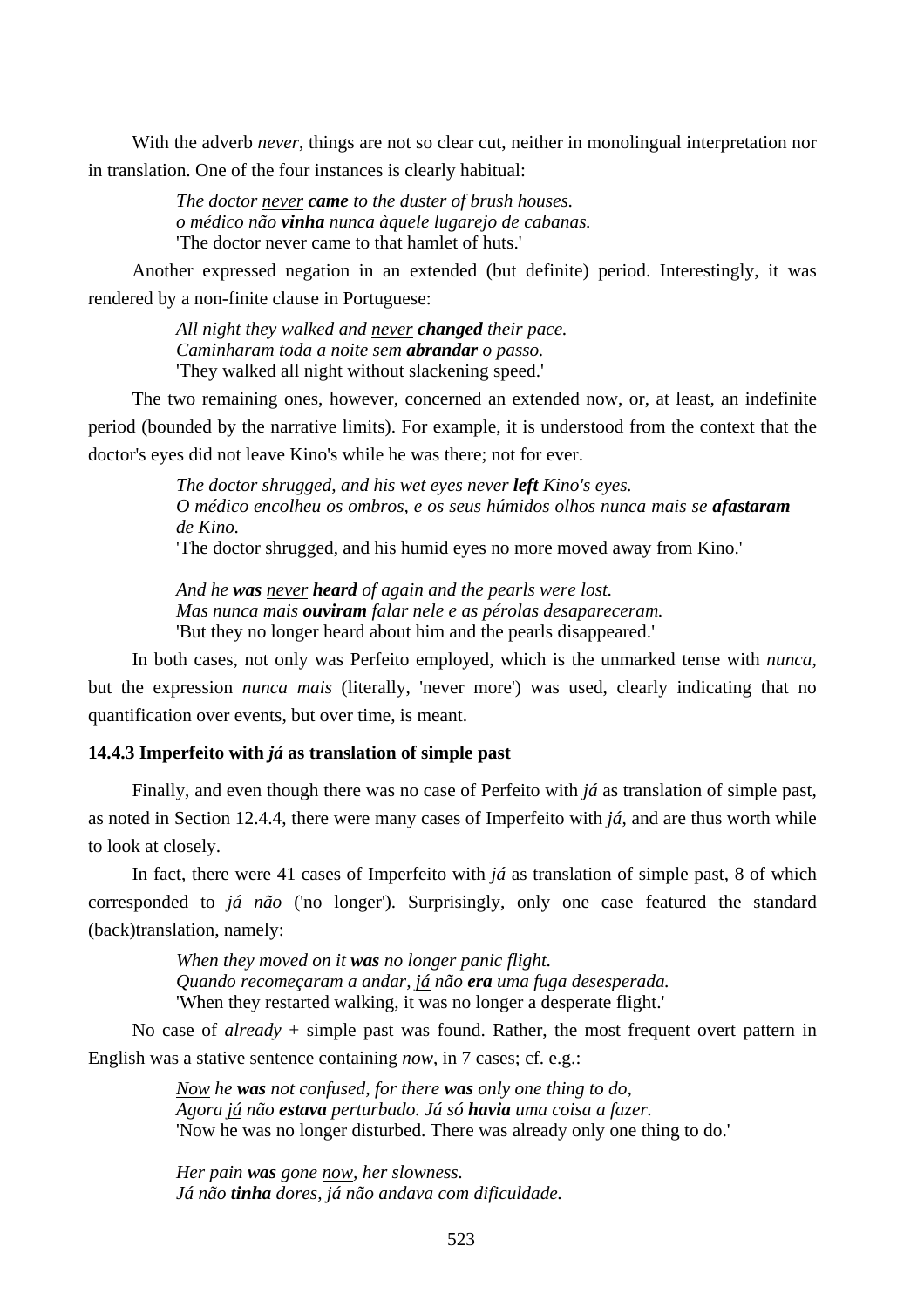'She had no longer pains, she no longer walked with difficulty.'

*They were not near the Gulf now, Já estavam longe do Golfo.*  'They were already far from the Gulf.'

*It was not large and overwhelming now, but secret and poisonous, Já não era intensa e dominante, mas reservada e venenosa.*  'It was no longer intense and dominating, but reserved and poisonous.'

Another common case involved temporal clauses (in either language), which frequently suffered quite drastic reformulation; cf. e.g.:

> *Before panting little boys could strangle out the words, their mothers knew it. Ainda os garotos não tinham aberto a boca, já as mães sabiam tudo.*  'Still the boys had not opened the mouth, already the mothers knew everything.'

*Thus, in La Paz, it was known in the early morning through the whole town that Kino was going to sell his pearl that day.* 

*Assim, mal a manhã rompera, já em toda a cidade de La Paz se sabia que Kino iria vender a pérola naquele dia.* 

'So, hardly had the morning broke, already in the whole city of La Paz people knew that Kino would be going to sell the pearl on that day.'

*Kino was in mid-leap when the gun crashed Quando o tiro estalou, já Kino ia no ar,*  'When the bullet shot, already Kino went in the air,'

*and when the bow floated, Juana climbed in, e a proa já flutuava quando Joana saltou para dentro dele.*  'and the prow was already floating when Juana jumped into it.'

Seven cases occurred in connection with *when*-clauses. This is easily explainable if one notes that *já*, being a relational concept, requires two different times to join, and those are precisely available when two different events (or times) are mentioned.

Three cases involved the expression *be gone*, rendered in Portuguese by what corresponds to *was no longer there*, cf. e.g.:

> *and when it settled the pearl was gone E quando esta se dissipou, a pérola já ali não estava.*  'And when this one dissipated, the pearl was no longer there.'

But, in most of the cases the Portuguese text simply added an implication of predictability which was not explicit in the source text, and, furthermore, might not be obvious for English readers. Consider, for example:

> *and they discussed the great theme of the morning. They did not know, it seemed a fine pearl to them,*

> *discutindo o grande acontecimento da manhã. Já não sabiam que pensar. Parecia-lhes que a pérola era de fina qualidade,*

> 'discussing the great event of the morning. They no longer knew what to think. It seemed to them that the pearl was of high quality,'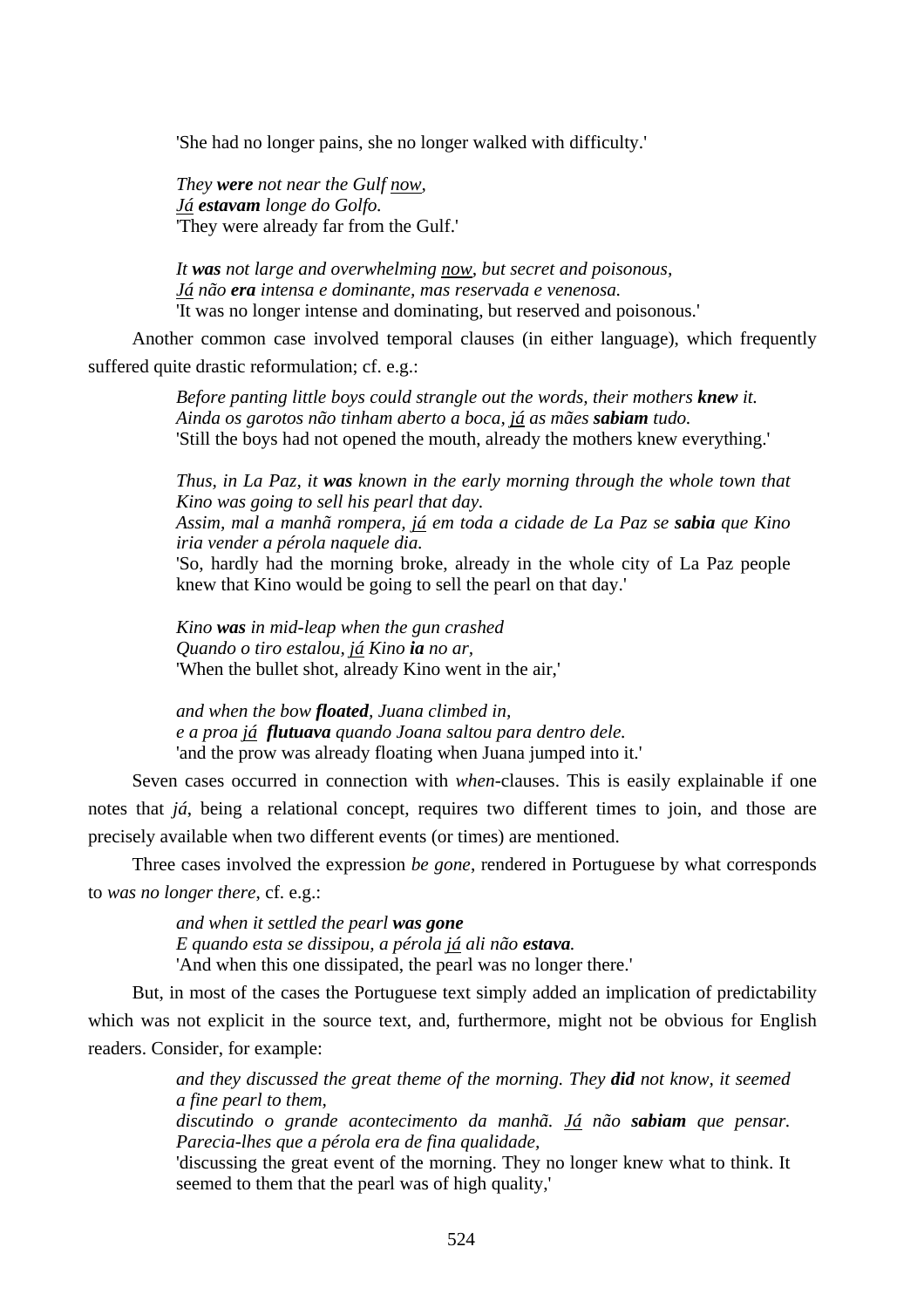(it was predictable that people got confused)

*He had only a little vision under the fallen limb. Já pouco via por debaixo do ramo caído.*  'He already saw little from under the fallen branch.'

(it was predictable that he would lose vision)

*Juana's eyes were open too. os olhos de Joana também já estavam abertos.*  'the eyes of Juana were also already open.'

(it is predictable that people open the eyes when they wake up in the morning)

*But Juana had the baby in her arms now. mas Joana já tinha o filho nos braços.*  'but Juana had already the son in her arms'

(it is predictable that upon hearing her baby cry a mother picks him)

*since early Mass was over and business was slow como a missa da manhã estava acabada e aquilo já pouco rendia* 'as morning mass was finished and that payed little already'

(it is predictable that after some time it stops being worthwhile)

But indeed not every case is so obviously predictable, and I actually disagree with the use of *já* in the next translation:

> *When the trackers came near, Kino could see only their legs and only the legs of the horse from under the fallen branch. Quando os batedores já vinham perto, Kino, debaixo do ramo quebrado, já só*

> *lhes via as pernas e as pernas do cavalo.*

'When the trackers were already near, Kino, under the fallen branch, saw already only their legs and the legs of the horse.'

Finally, predictability may stem directly from position in a (gradual) movement, as in the next examples:

> *To determine to go and to say it was to be halfway there. Resolver ir e declará-lo era já metade do caminho.*  'To decide and declare it was already half of the way.'

*but they were a good distance from the town and perhaps their tracks might not be noticed.* 

*Mas já estavam tão longe da cidade que talvez ninguém os visse.* 

'But they were already so far from the town that maybe nobody would see them.'

In other cases, a different explanation seems to be involved. Note, in fact, that the following example involves crucially a Portuguese acquisition:

> *And she nodded and smiled a little at him, for she knew these things. Ela concordou com um sorriso, porque já sabia tudo aquilo.*  'She agreed with a smile, for she already knew all that.'

The word *já* is idiomatic in the Portuguese translation. If *já* were not there, a marked case, the most natural implication would be that she knew that on that particular moment (a temporary